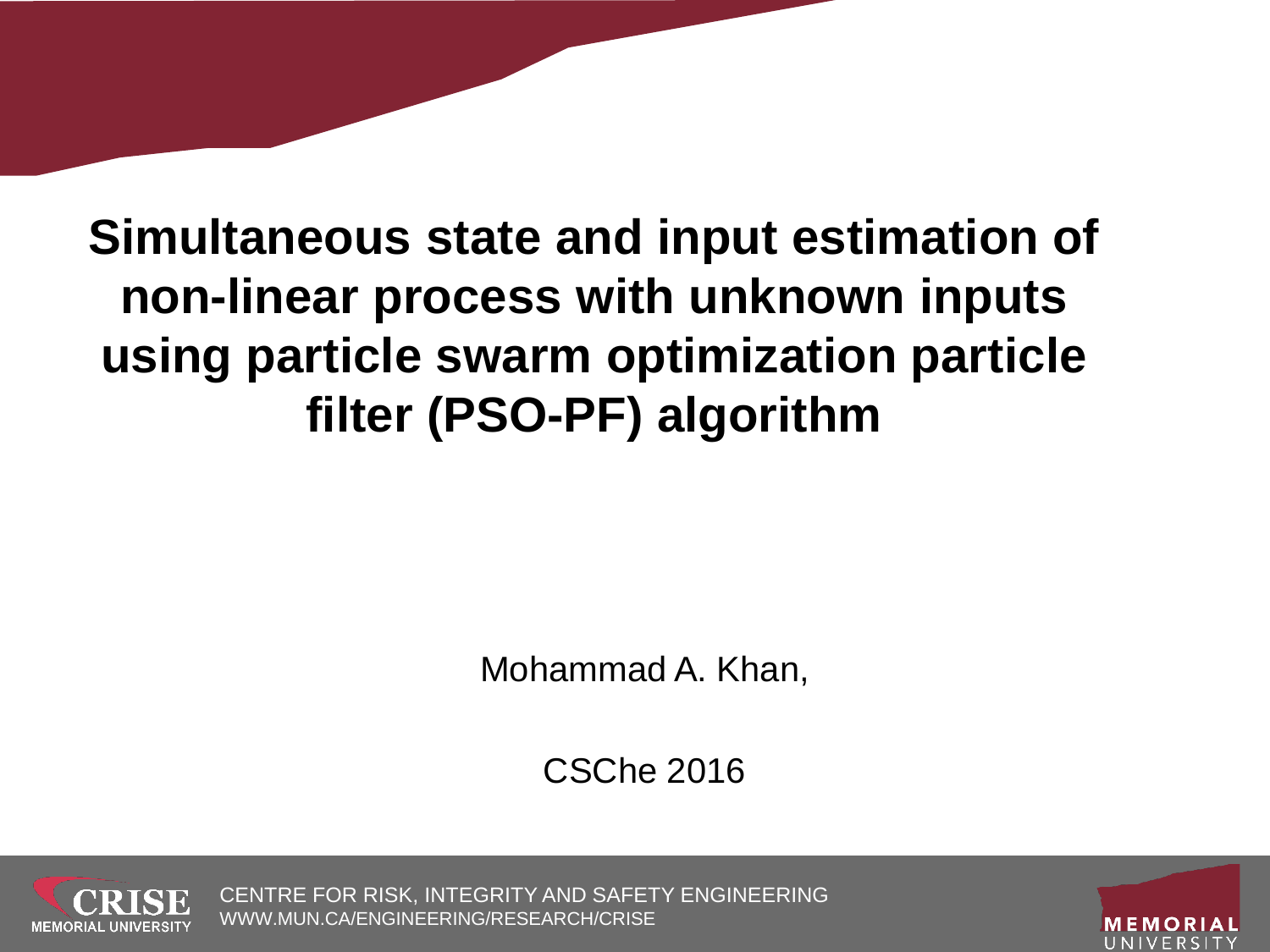#### **Outlines**



- **Motivations**
- **Tools for estimation**
- **Proposed methodology**
- **Numerical Example**
- **Conclusion**

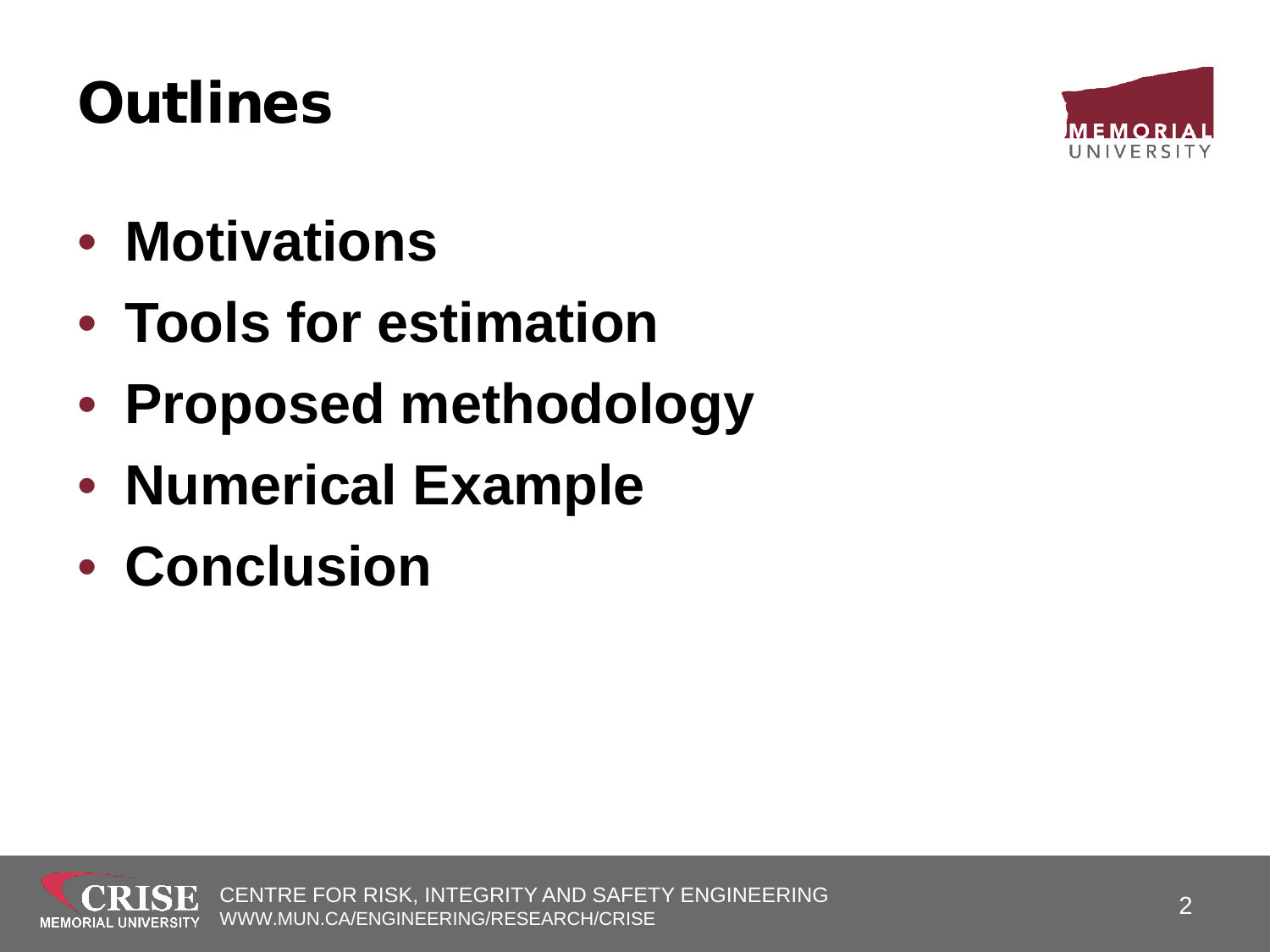#### **Motivations**



- **Estimation of unknown state and disturbance input from measured date.**
- **Estimated input and state can be used for process safety design.**
- **Estimated input can be used for warning system generation.**

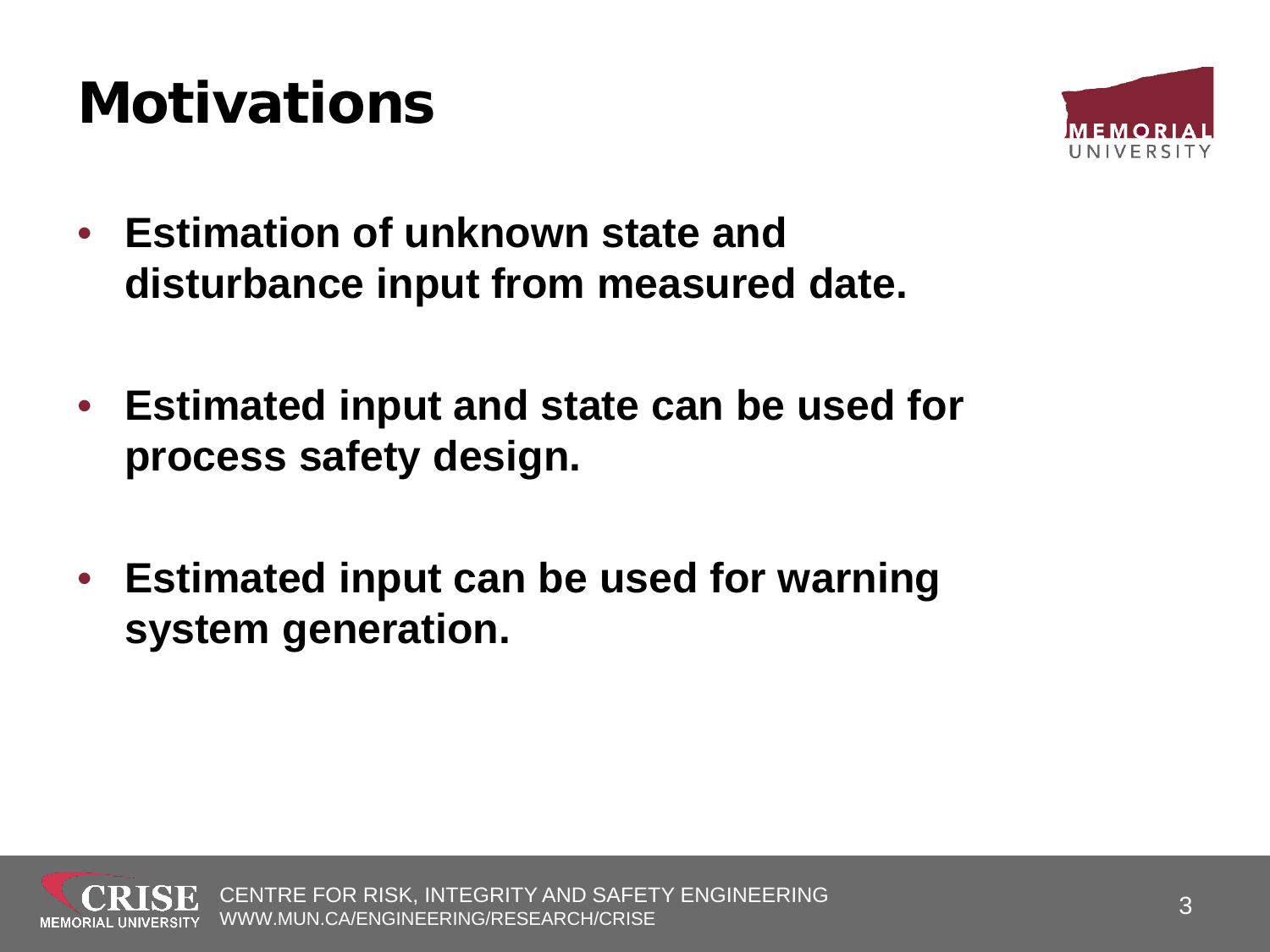#### Problem Formulation



**Consider a non-linear system as follows:**

$$
x_{k+1} = f(x_k) + u_k + w_k
$$
  

$$
y_k = g(x_k) + v_k
$$

**where, x is state, u is the input and y is the measurement of a system with**  $w_k$  **and**  $v_k$ 

**noise .**

**We have to estimate both x and u simultaneously**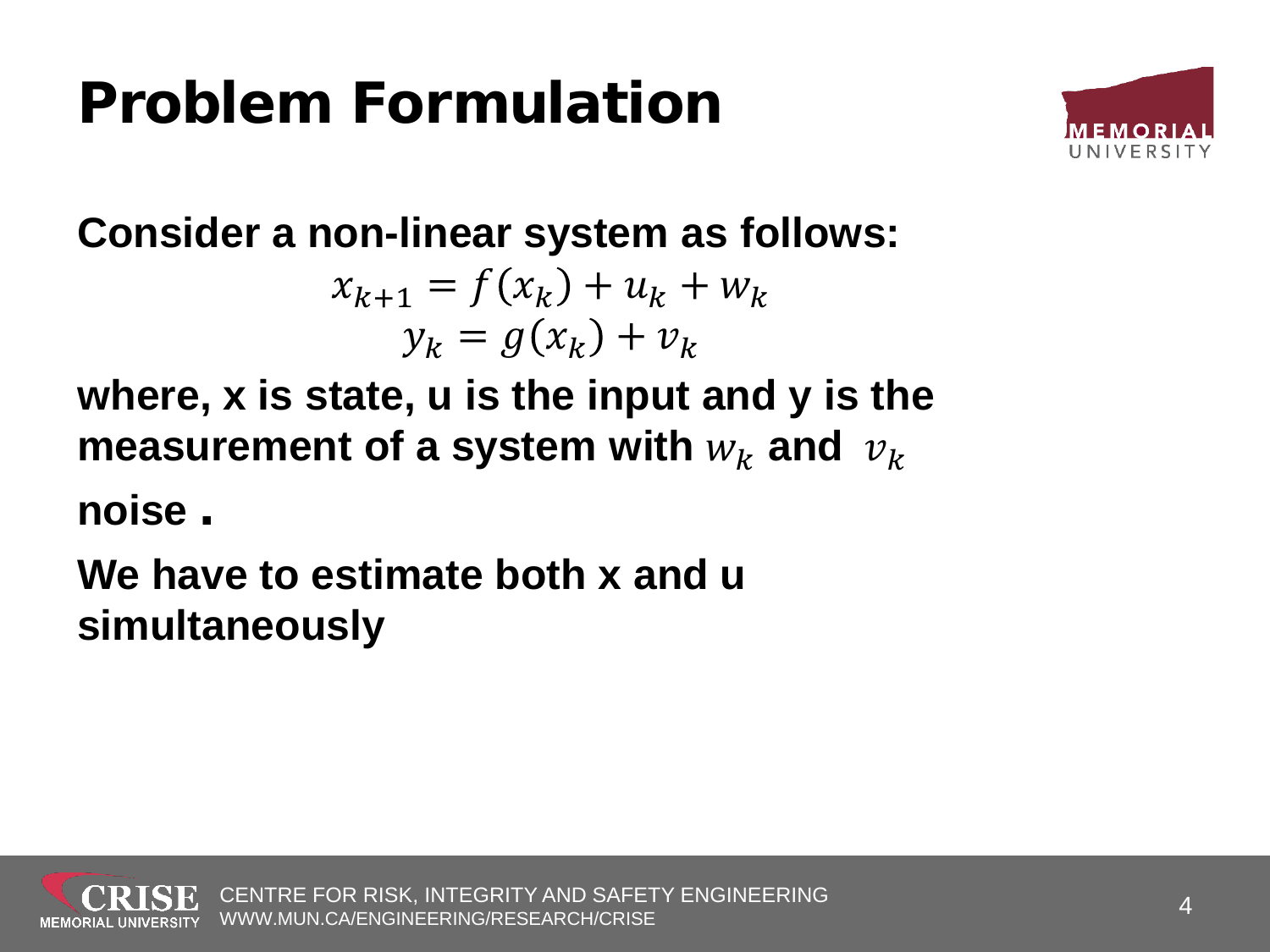#### Different approaches for estimation



**Linear** Non linear

#### Input known

Luenberger observer, Kalman filter

Extended Kalman Filter, Unscented Kalman Filter, Particle Filter [1]

#### Input unknown Unknown input

observer, Kalman based recursive Filter [2]

Maximizing a posteriori (MAP) of a estimated Gaussian posteriori [3]

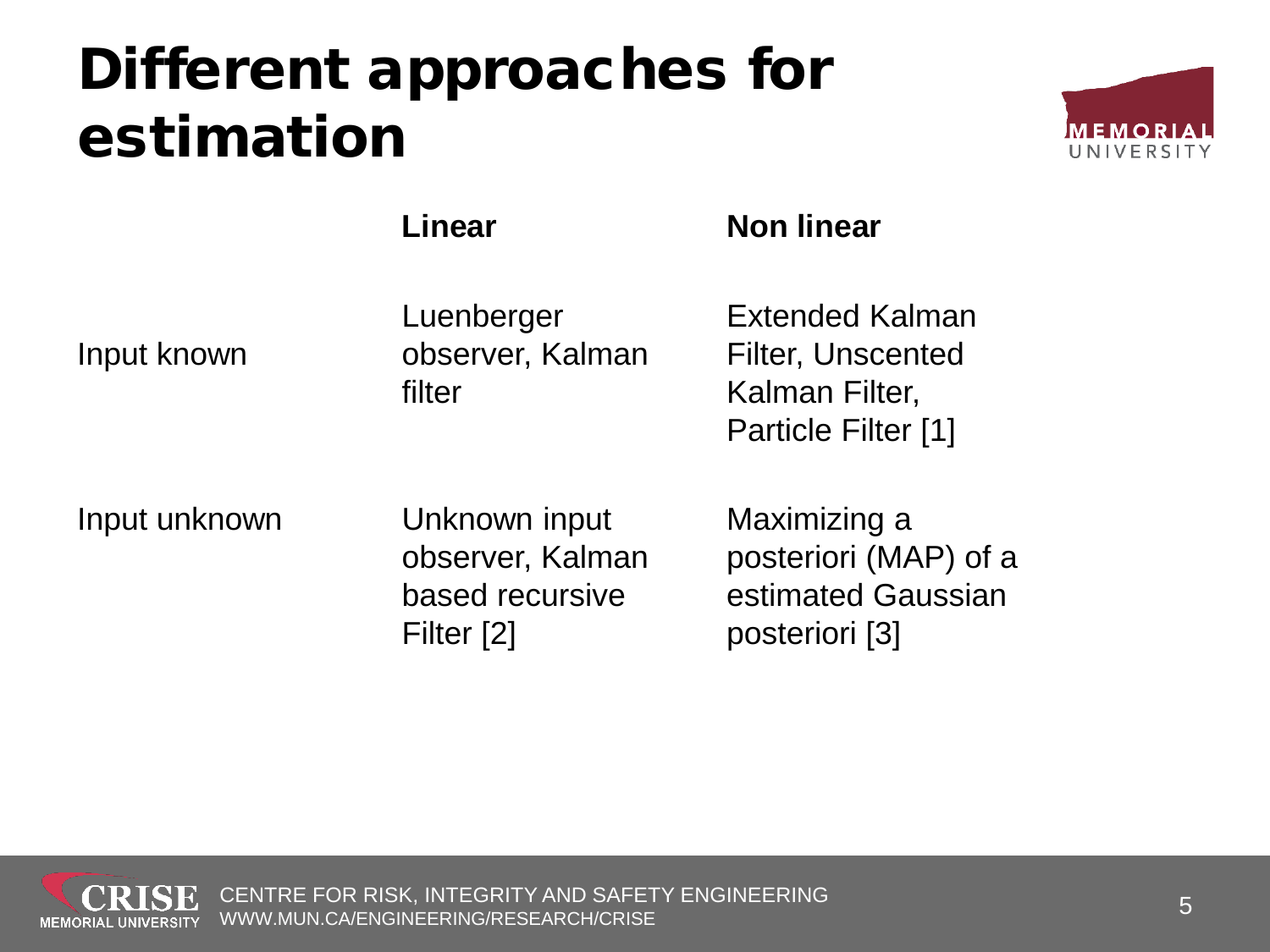

**Two tools are used for this work**

• **Particle filter (PF) for state estimation.**

• **Particle swarm optimization (PSO) for input estimation** 

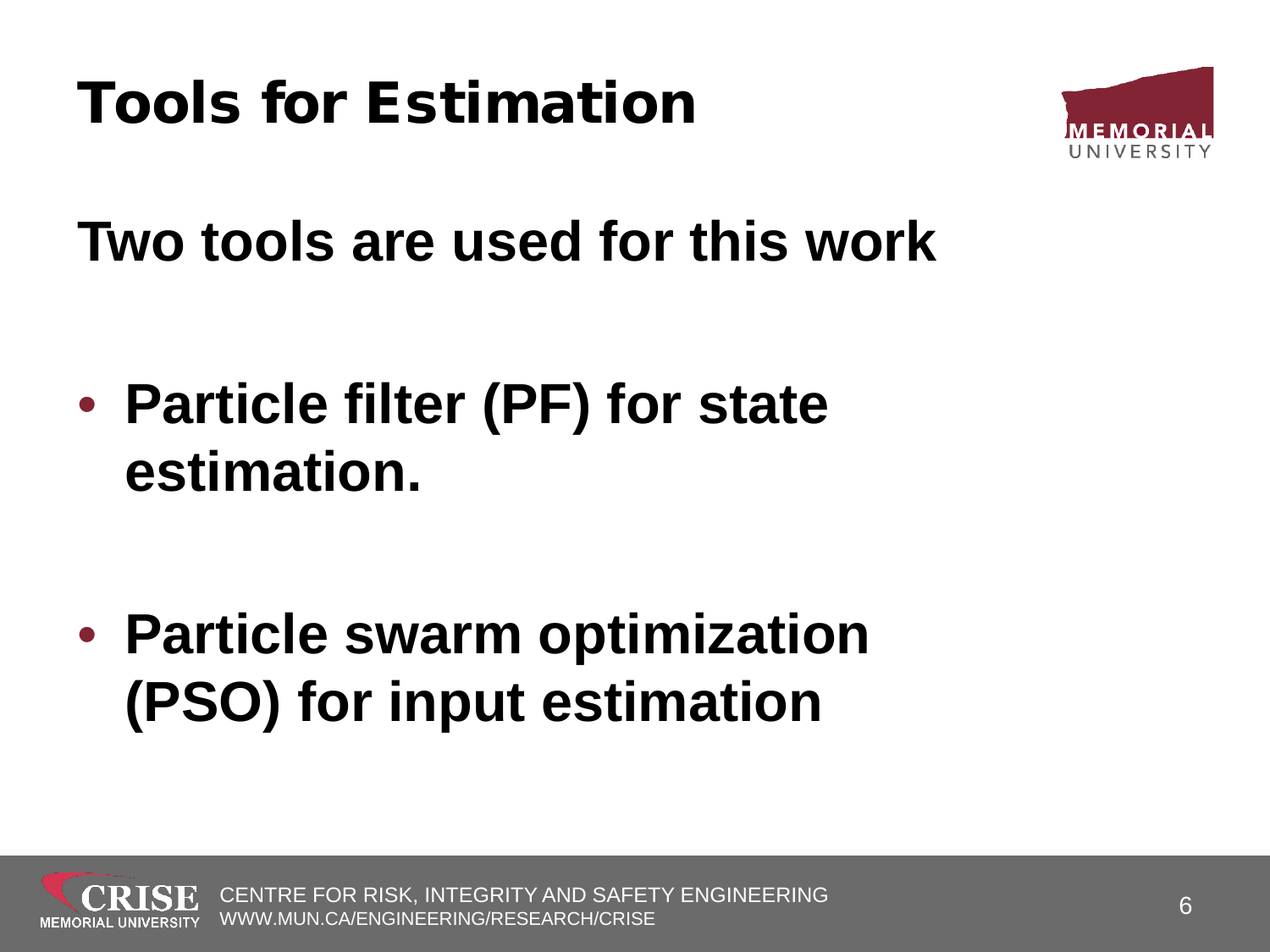#### Why Particle filter



- **Kalman filter can't show good result for nonlinear system.**
- **Modified Kalman filter (EKF, UKF) does not shows good result for non-gaussian process.**
- **Particle filter weight a known distribution from current measurement and don't require to calculate the posterior directly.**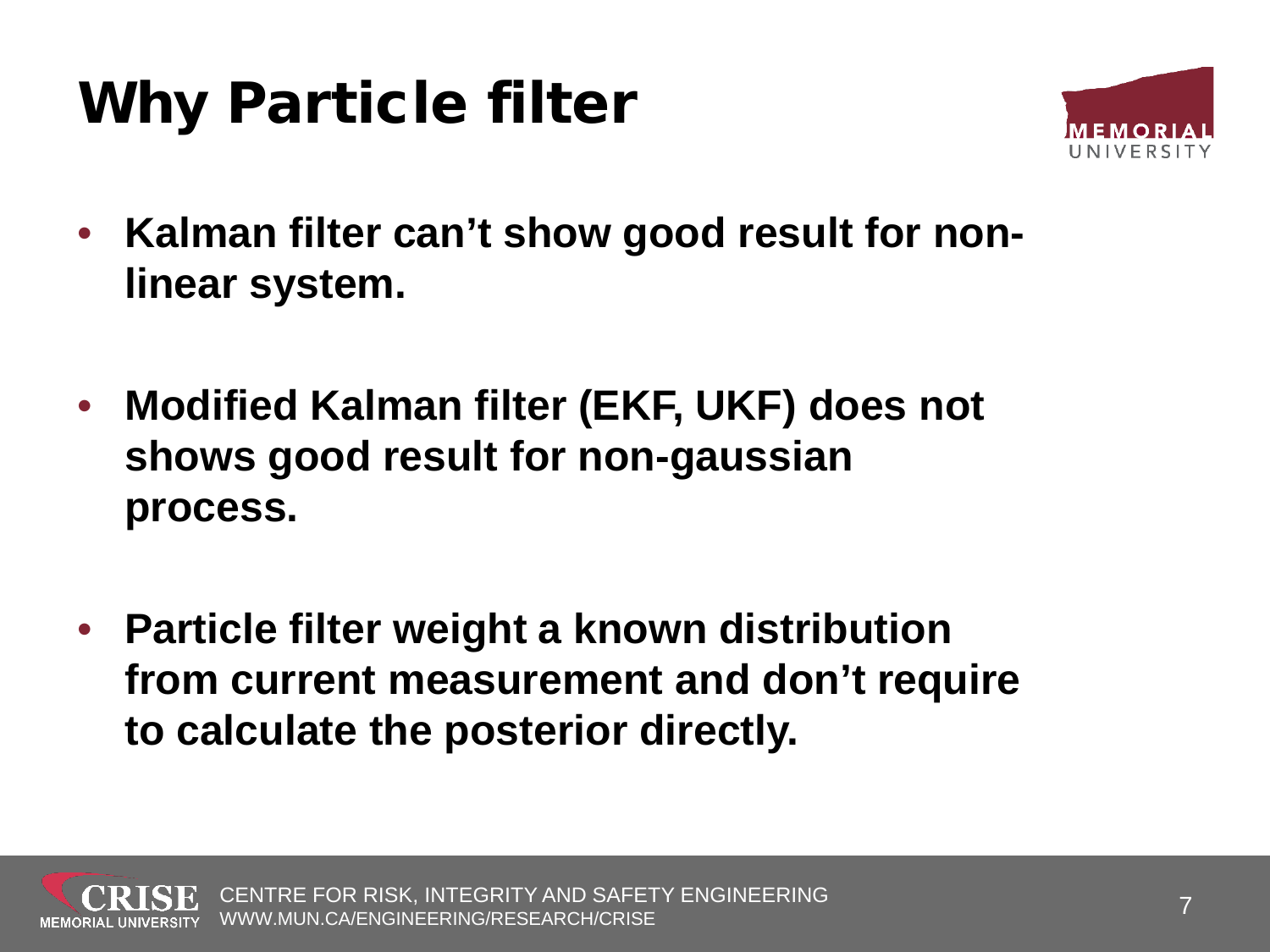#### Stages of Particle filter



**There are two stages of a Particle filter:**

- **Prediction -- Particles passed through state equation to obtain sample from prior**
- **Update – This stage weight the samples based on the values of measurement**

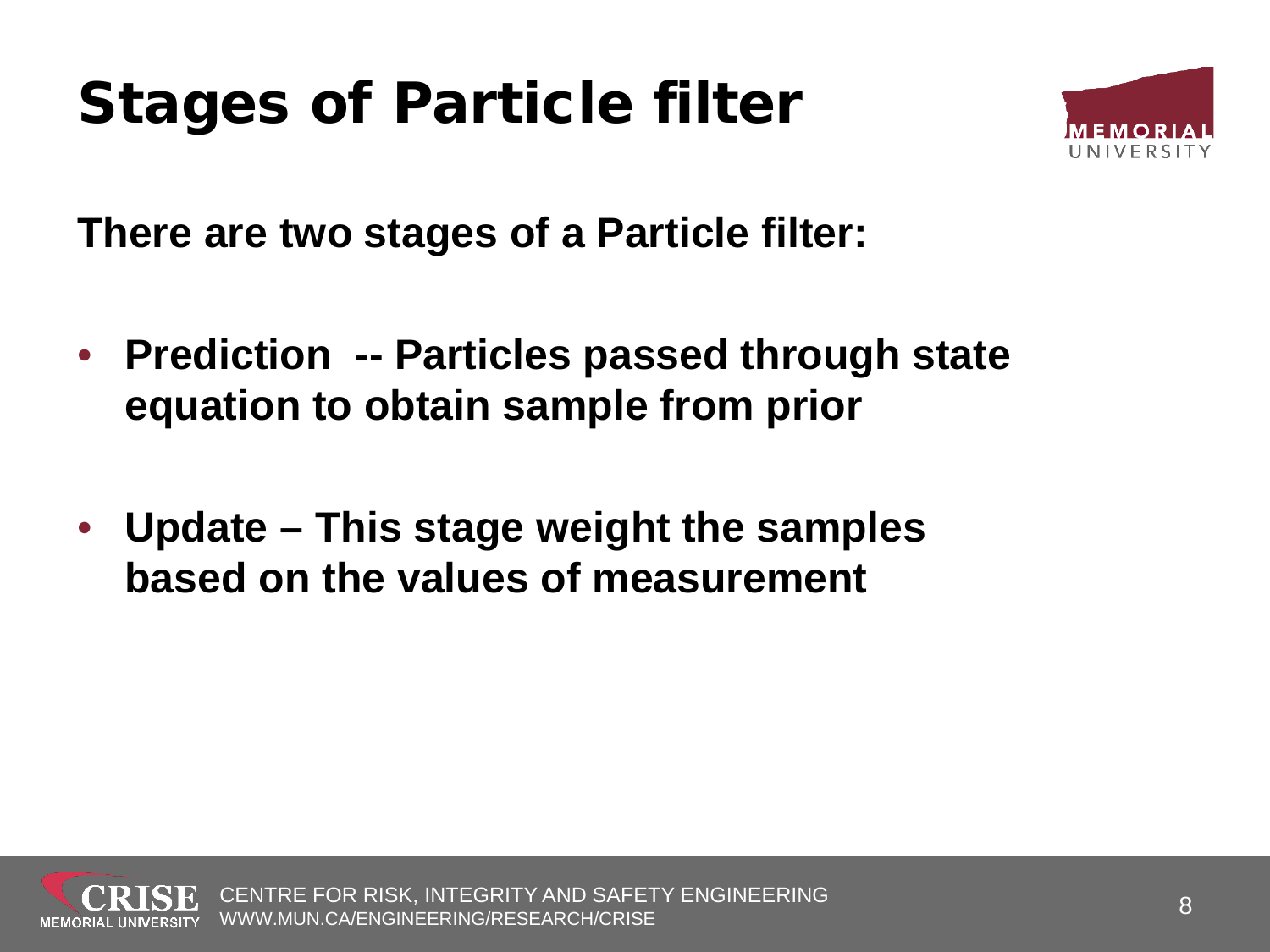#### Prediction stage of PF



- **In the prediction stage N number of particle**   $x^i$  is generated where i=1,2, ..N.
- **These particles are passes through the state equation to evaluate a prior estimate of**

 $p(x_k / x_{k-1}, y_{1:k})$ 

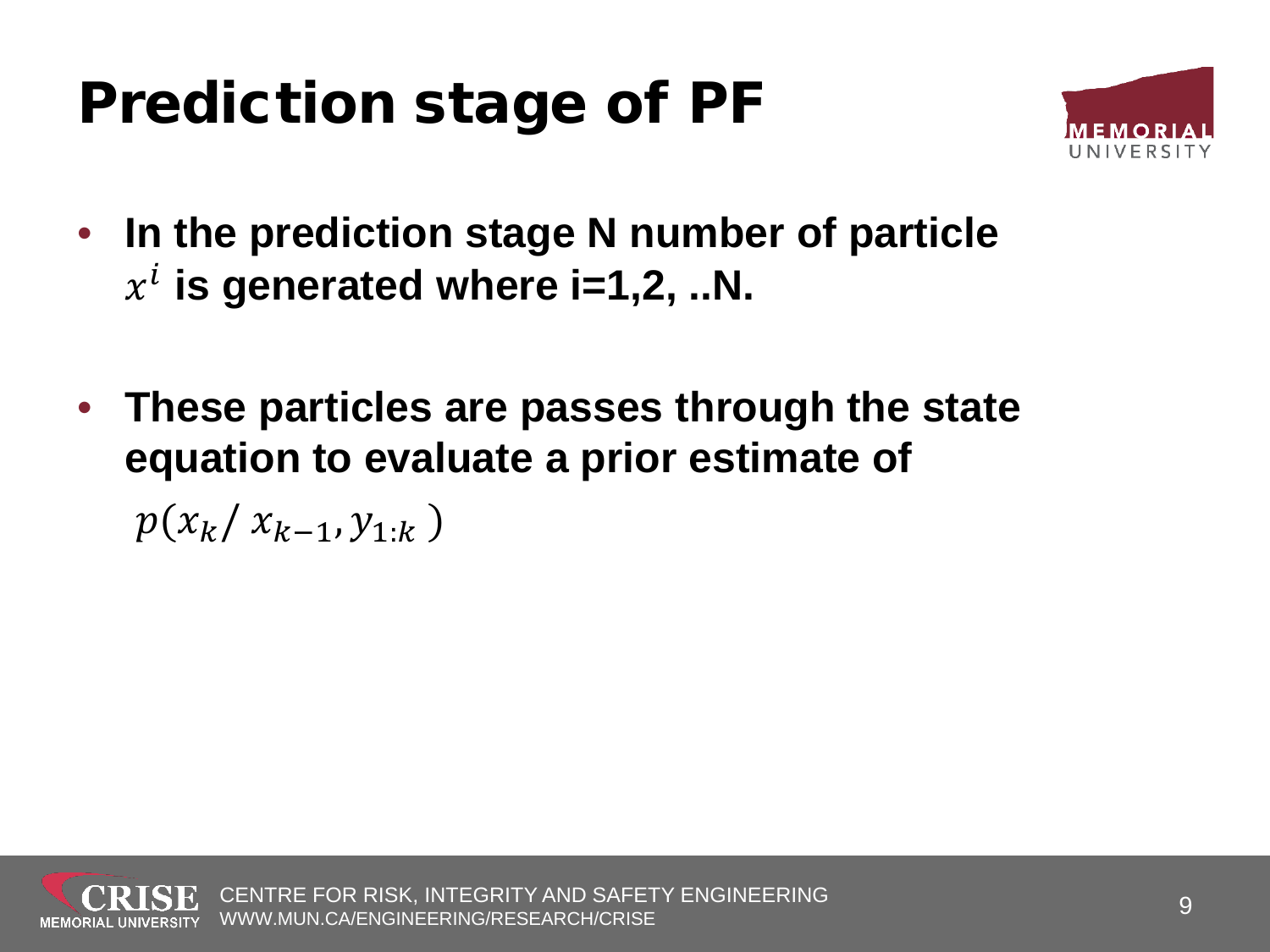### Update stage of PF



• **In this stage Bayes rules are applied to incorporate the measurement information with a recursive rule** 

 $W_n \propto p(y_n / x_n) W_{n-1}$ 

- **Particles resamples based on the intensity of weight and reset after resample.**
- **As it depends on only current value and the weight with a distribution, this estimates better for non-Gaussian.**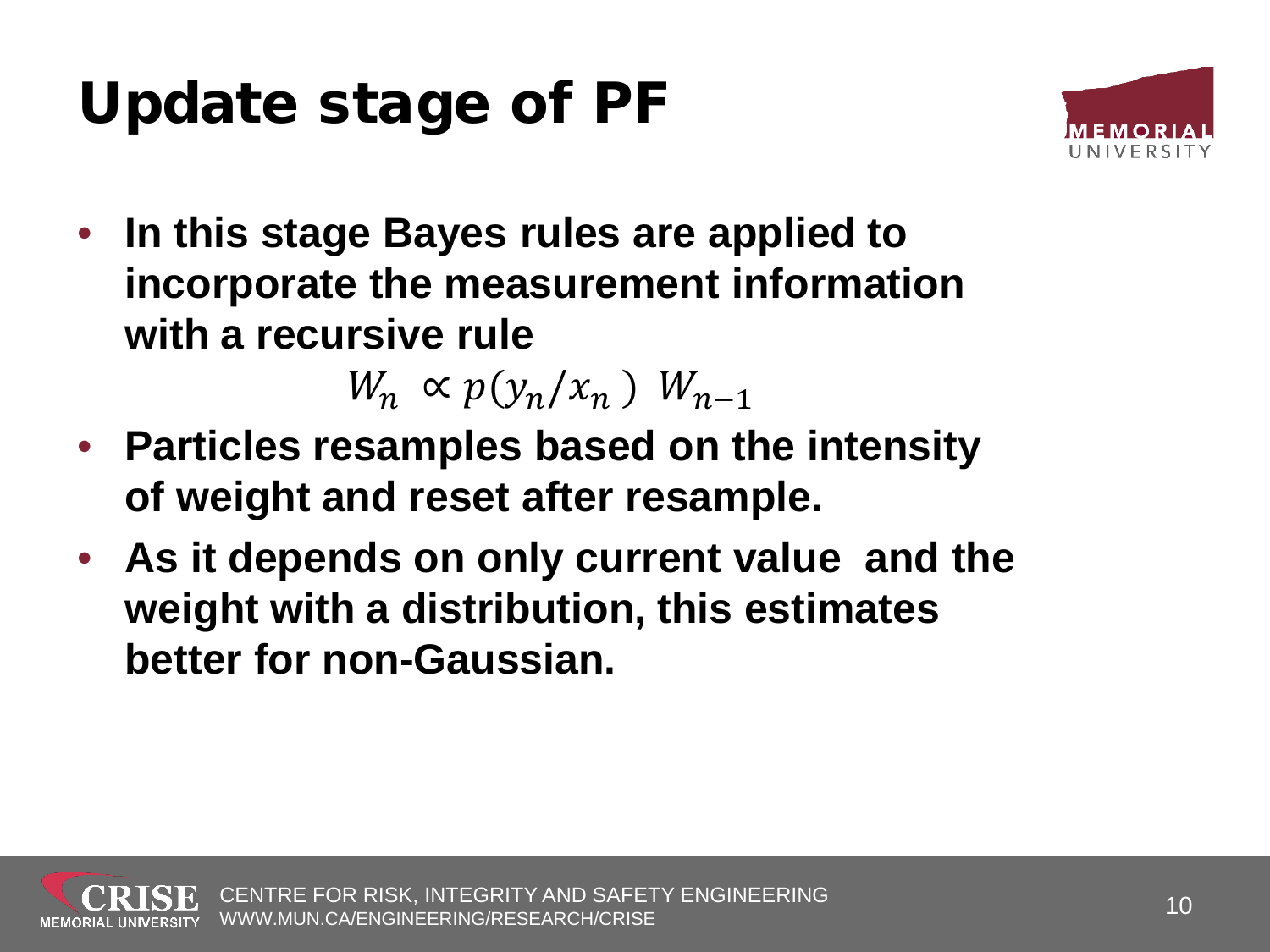#### Implementation scheme of PF



• **Implementation scheme of PF for known input system described in [1] is shown below**

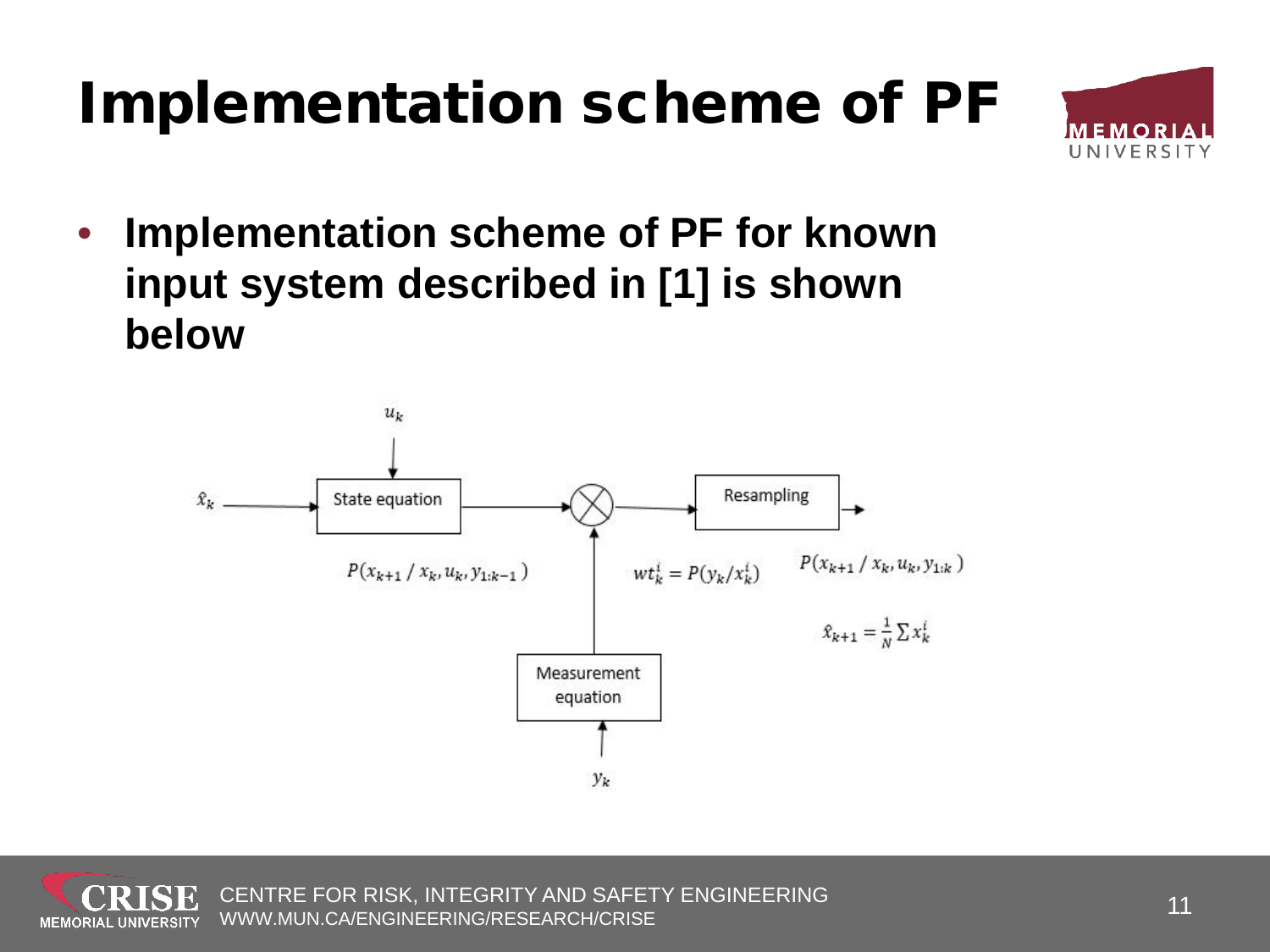## Particle Swarm optimization (PSO)



- **PSO is first proposed by Eberhart** and **Kennedy** [4].
- **PSO is motivated by the natural social behaviour of bird, ant etc.**
- **It search for a optimum solution for a function in a given space.**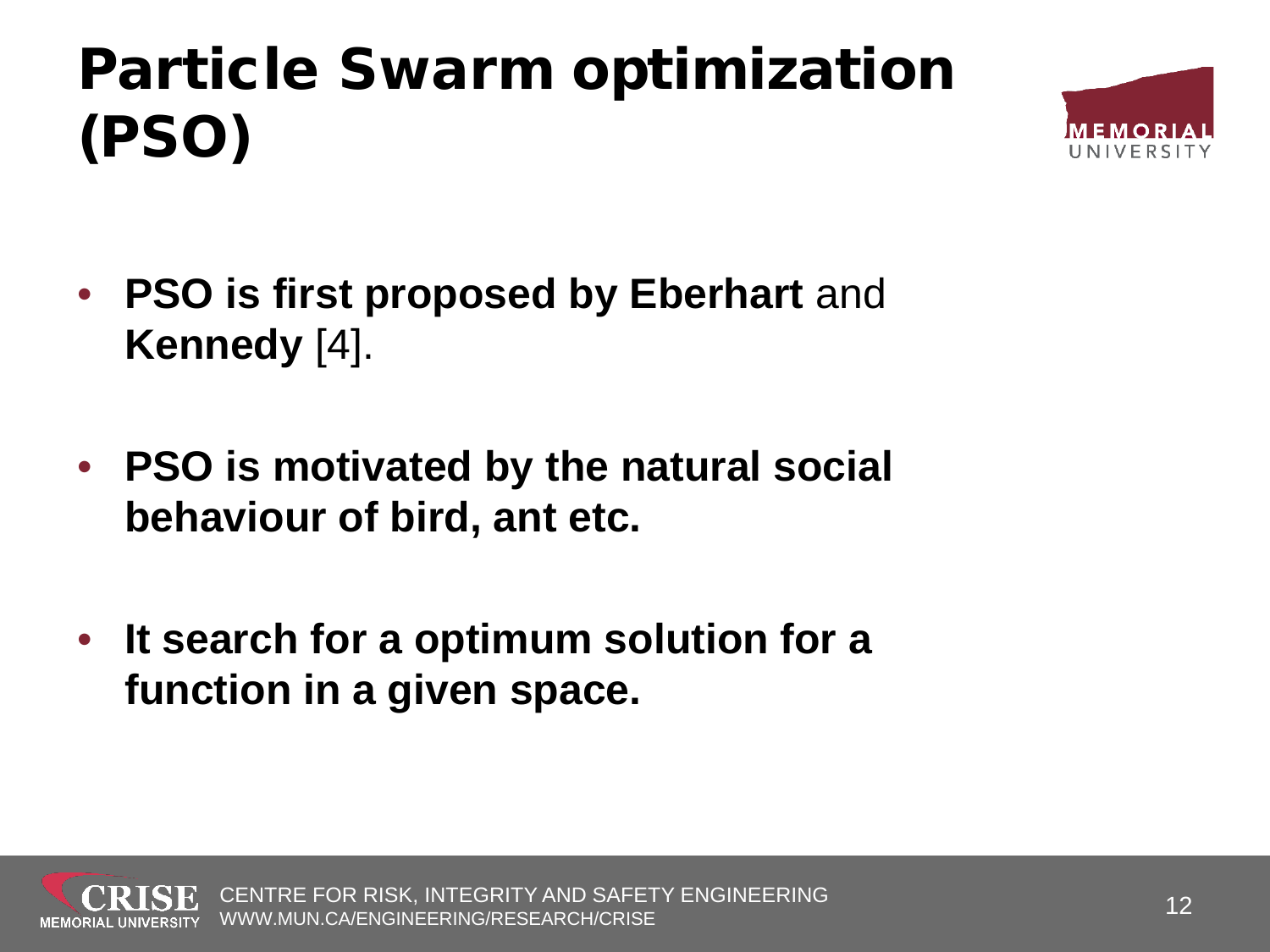# PSO algorithm initialization



- **Initially population is created in a given space.**
- **Iterative methods applied on each swarm to find the optima.**
- **Optimization occurs through the learning, memory and communication among the swarms.**

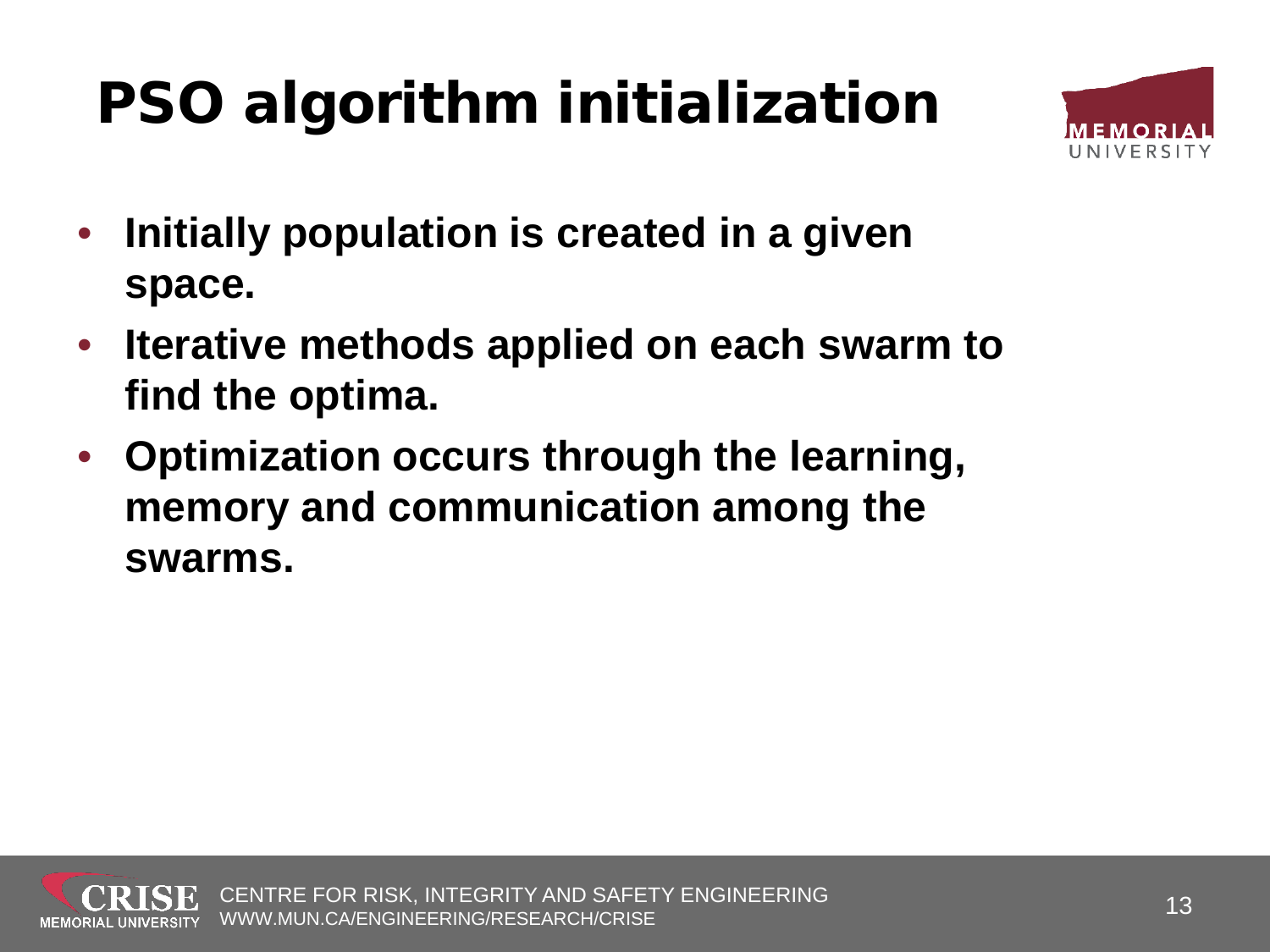## Velocity and position update



- **Each swarm is passed through the function.**
- **Movement of swarm is evaluated by depending on the global best, personal best.**
- **Position of the swarm in next iteration is updated with the swarm movement.**

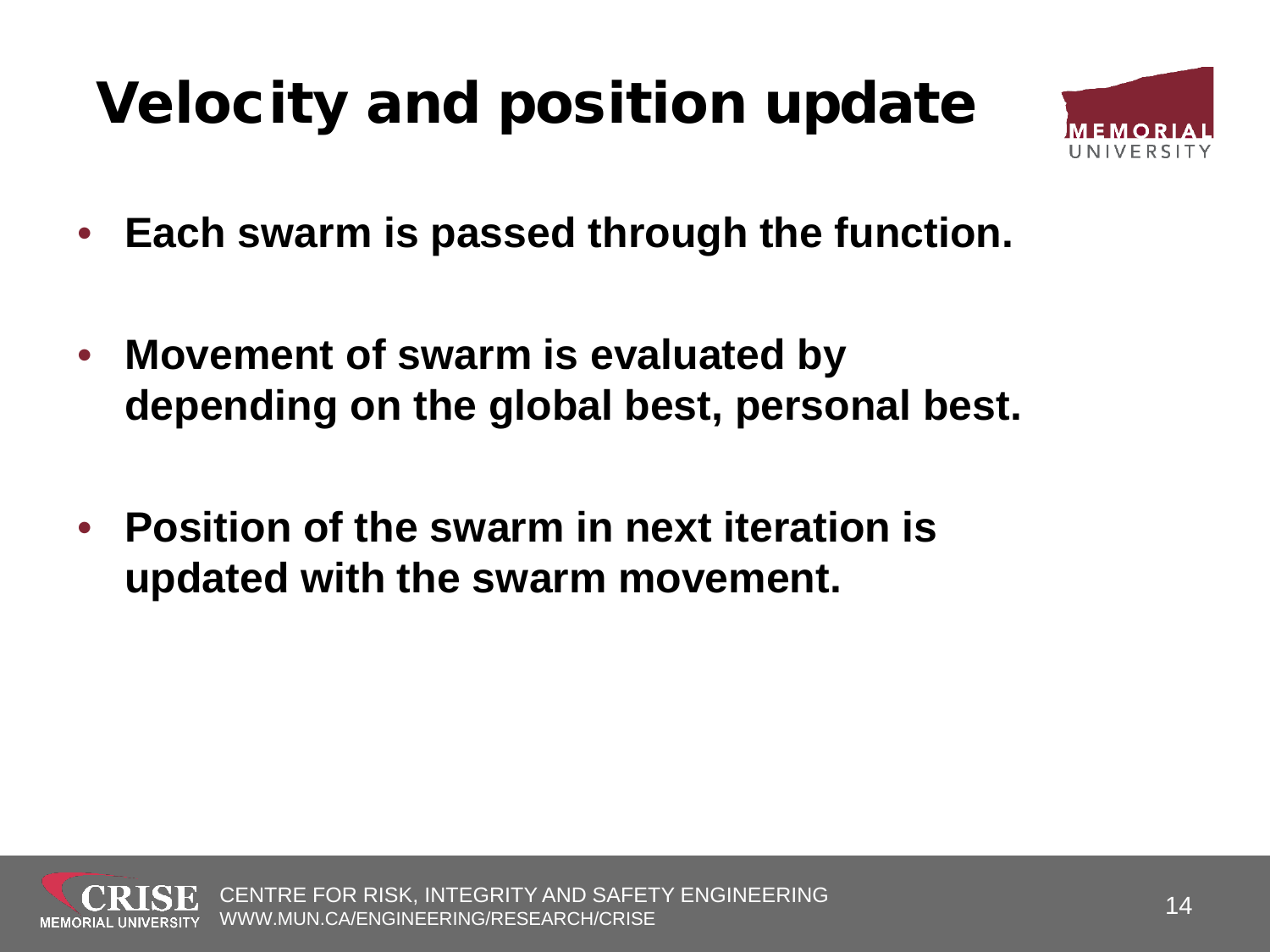#### Mathematical representation



• **Swarm position and updating process is expressed with the following equations:**

• 
$$
v_{t+1}^i = v_t + C_1 * randn * (p.b^i - x_t^i) + C_2 * randn * (g.b - x_t^i)
$$

•  $x_{t+1}^l = x_t^l + v_{t+1}^l$ 

where,  $v_t$  and  $x_t$  are the velocity and position of a swarm **and p.b is the personal best value for that swarm and g.b** is the global value.  $C_1$  and  $C_1$  are fixed and chosen 2 **for our case**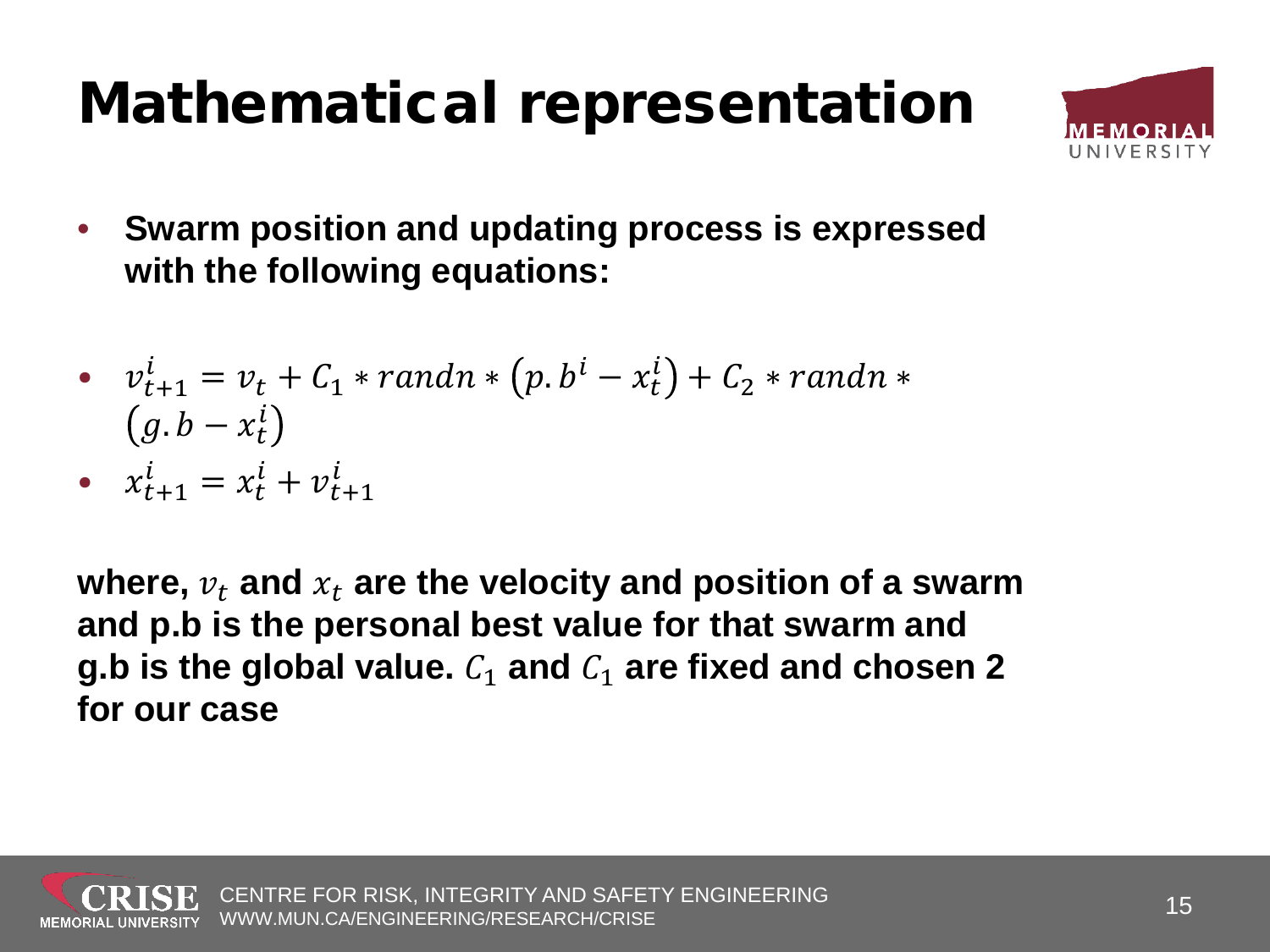#### Graphical Representation (adopted from [5])





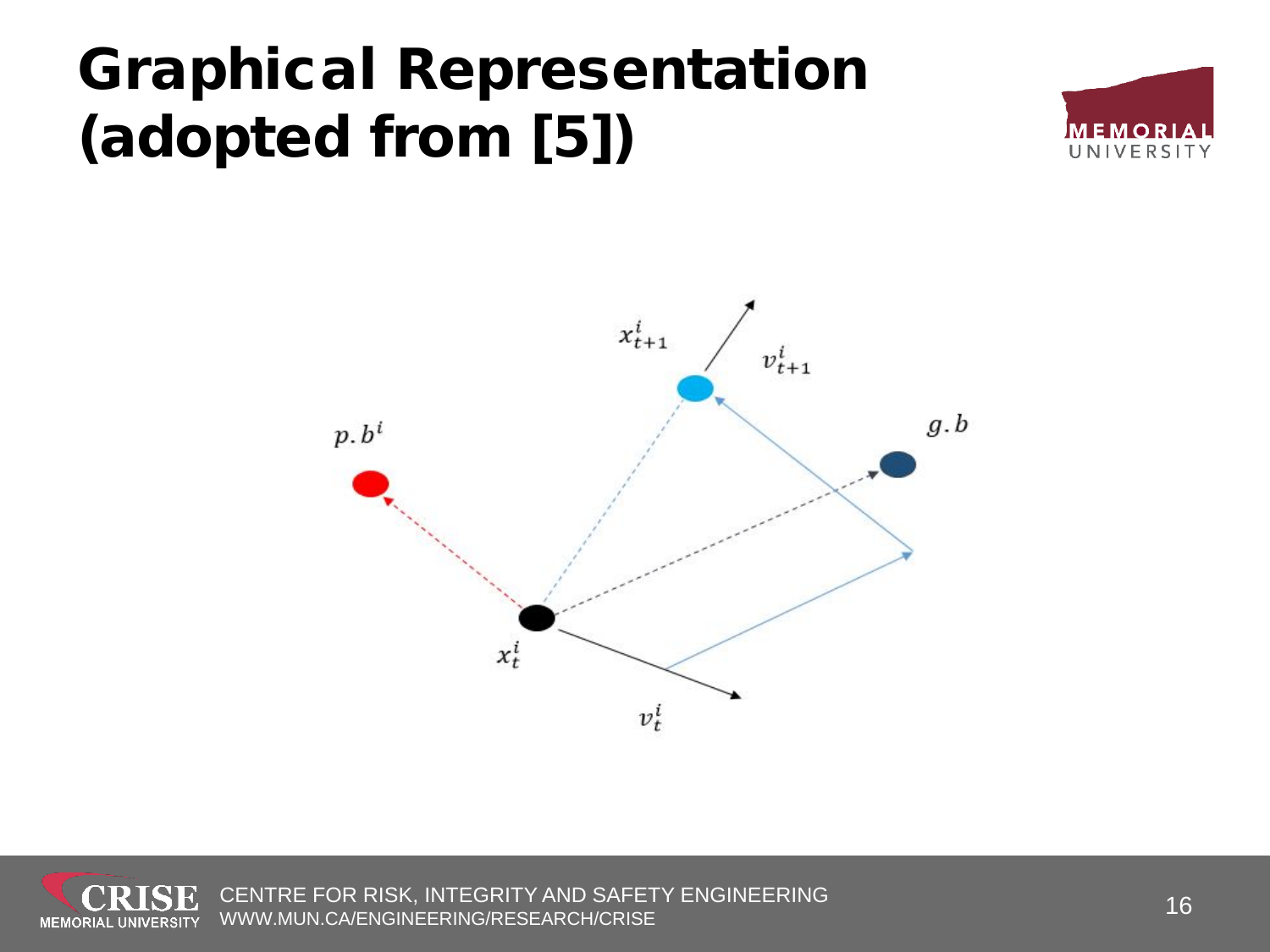### Evaluation of global optima



- **Iterations keep continue till the difference of global optima between two iterations is lower than a specified value.**
- **For our case study we considered 1% error to be acceptable limit.**

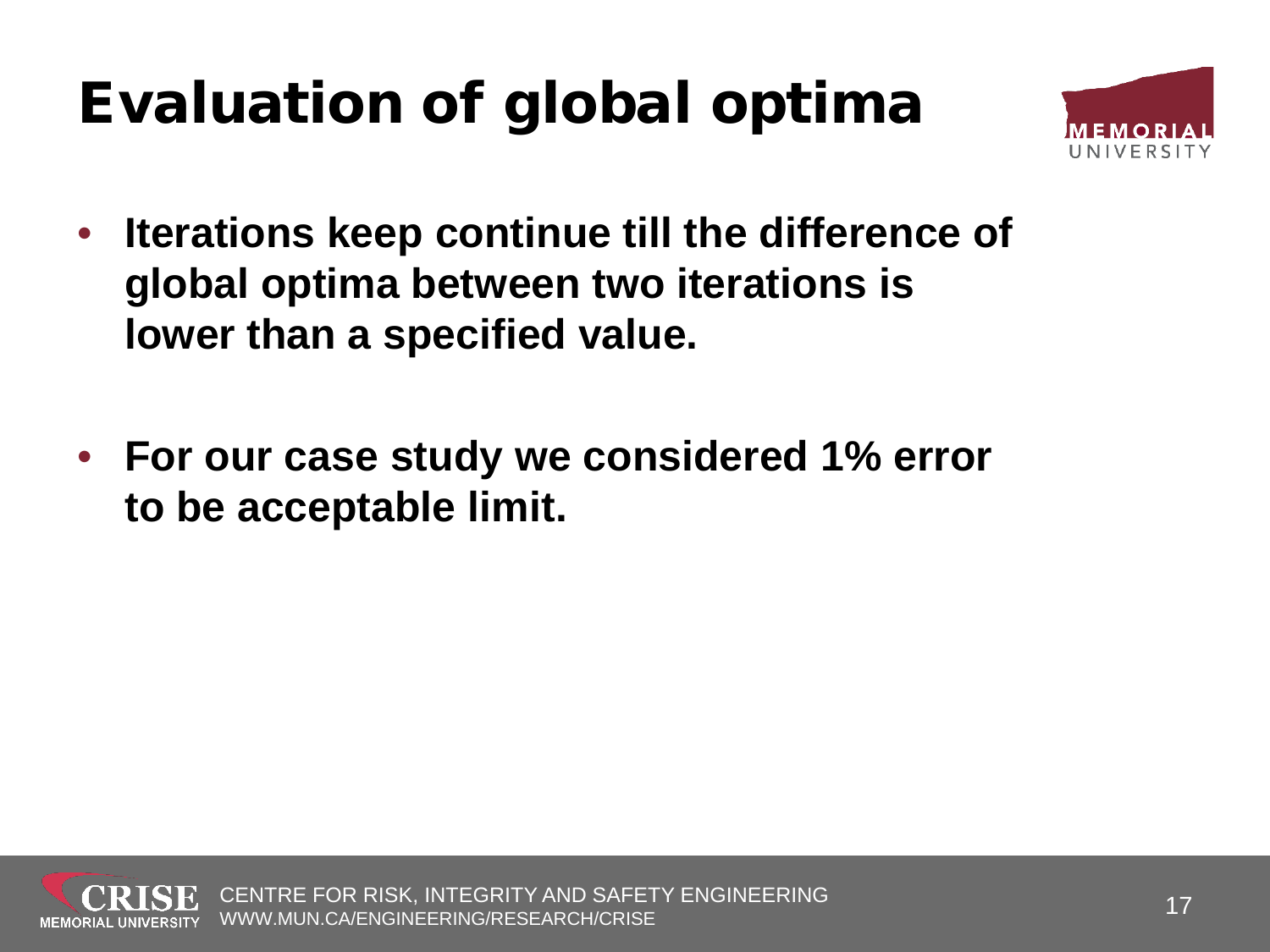### Proposed Algorithm



#### **Proposed algorithm has two stages**

- **Input estimation stage**
- **State estimation stage**

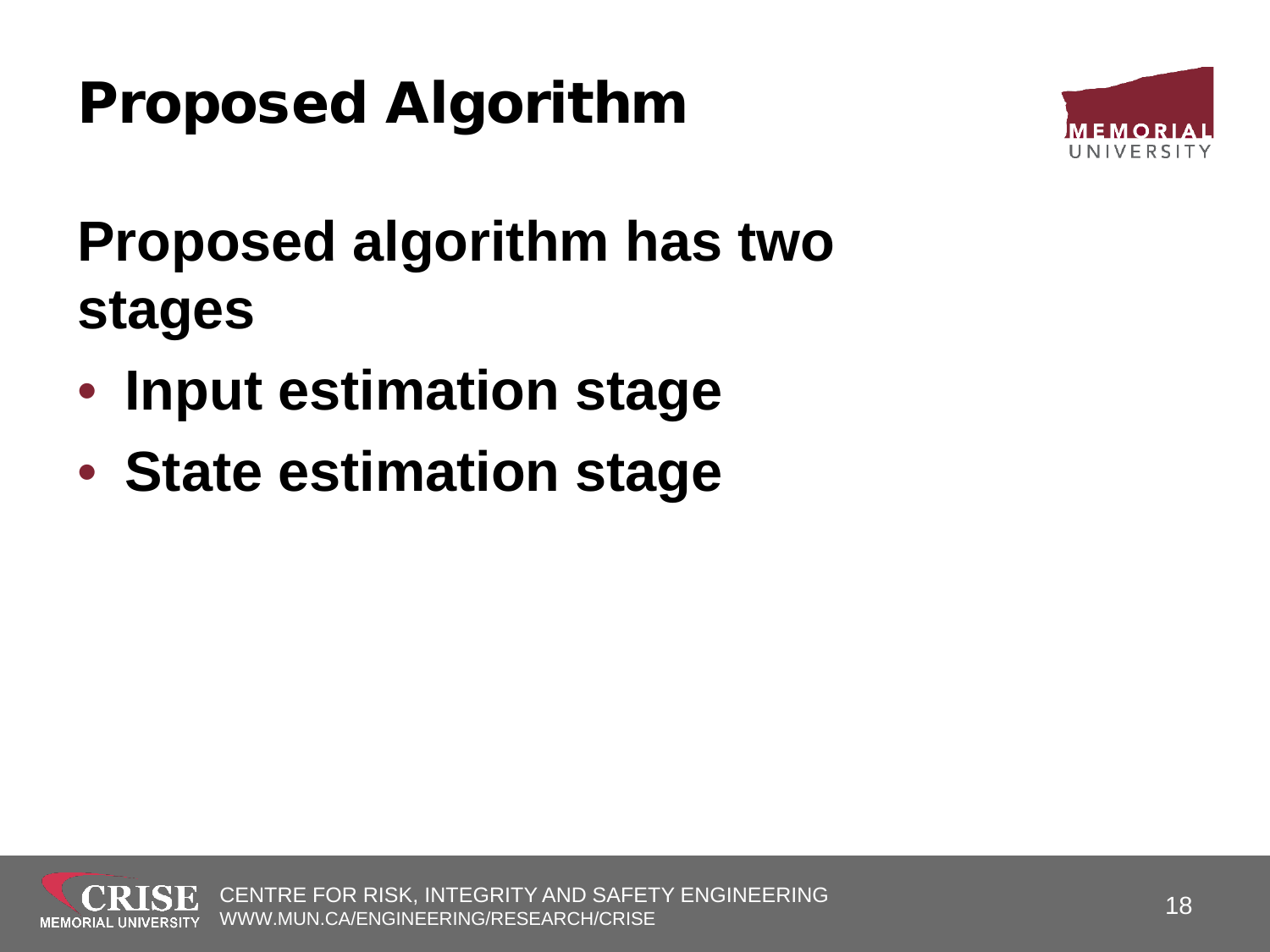## Input Estimation Stage



**In the first step input is estimated with the following steps**

- $x_k$  from previous time step is used to **calculate input free state**  � 0**.**
- **Using PSO algorithm input is evaluated**  minimizing,  $y - g(\hat{x}_0 + u)$ , in other word it **can be express as**

 $\min_{\{i,j\}}$  $l$ ≤ $u$ ≤h  $(y - g(\hat{x}_0 + u))$ , to find u, where I and h is **the lower and upper limit of u.**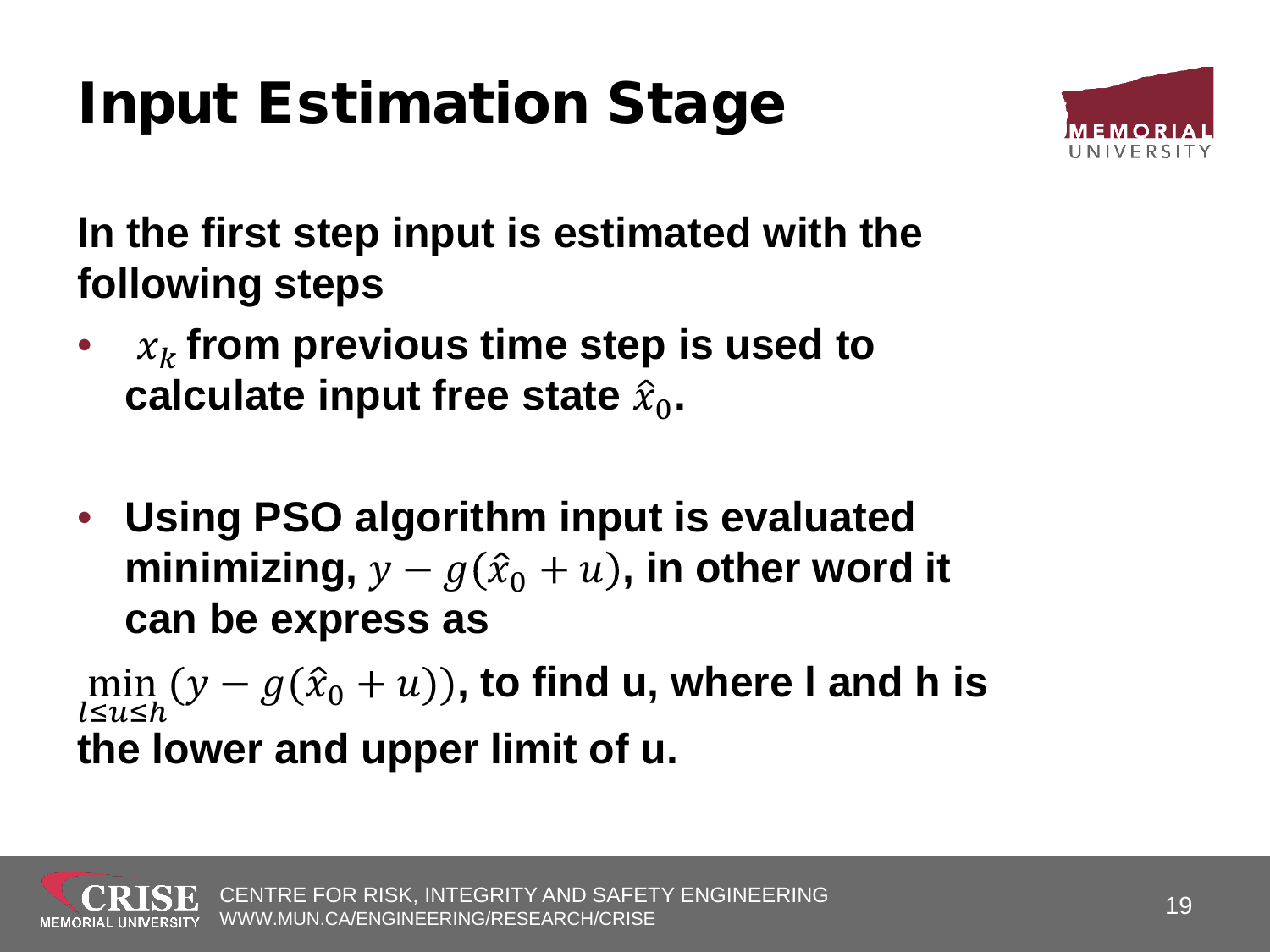#### State Estimation Stage



- **In this stage a conventional PF is employed using the state from previous time step and estimated input from input estimation stage.**
- **Using these values prior is estimated first and then weighted with the value of the measurement as was done in [1]**

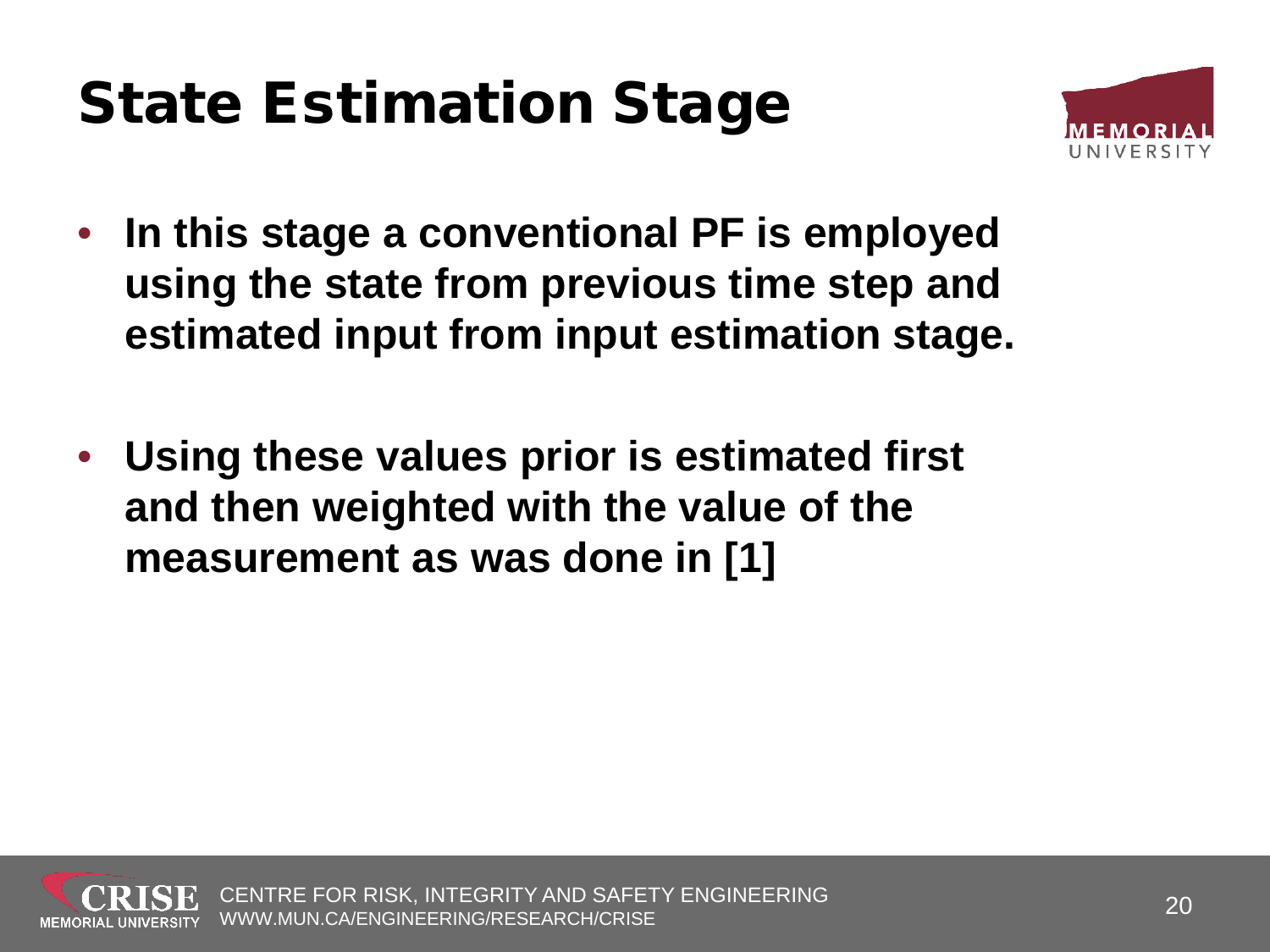#### $\min_{l\leq u\leq h}(y-g(\hat{x}_0+u))$ State equation  $\rightarrow \hat{x}_0 = f(\hat{x}_k)$ **PSO**

Scheme of Proposed Algorithm









 $-y_k$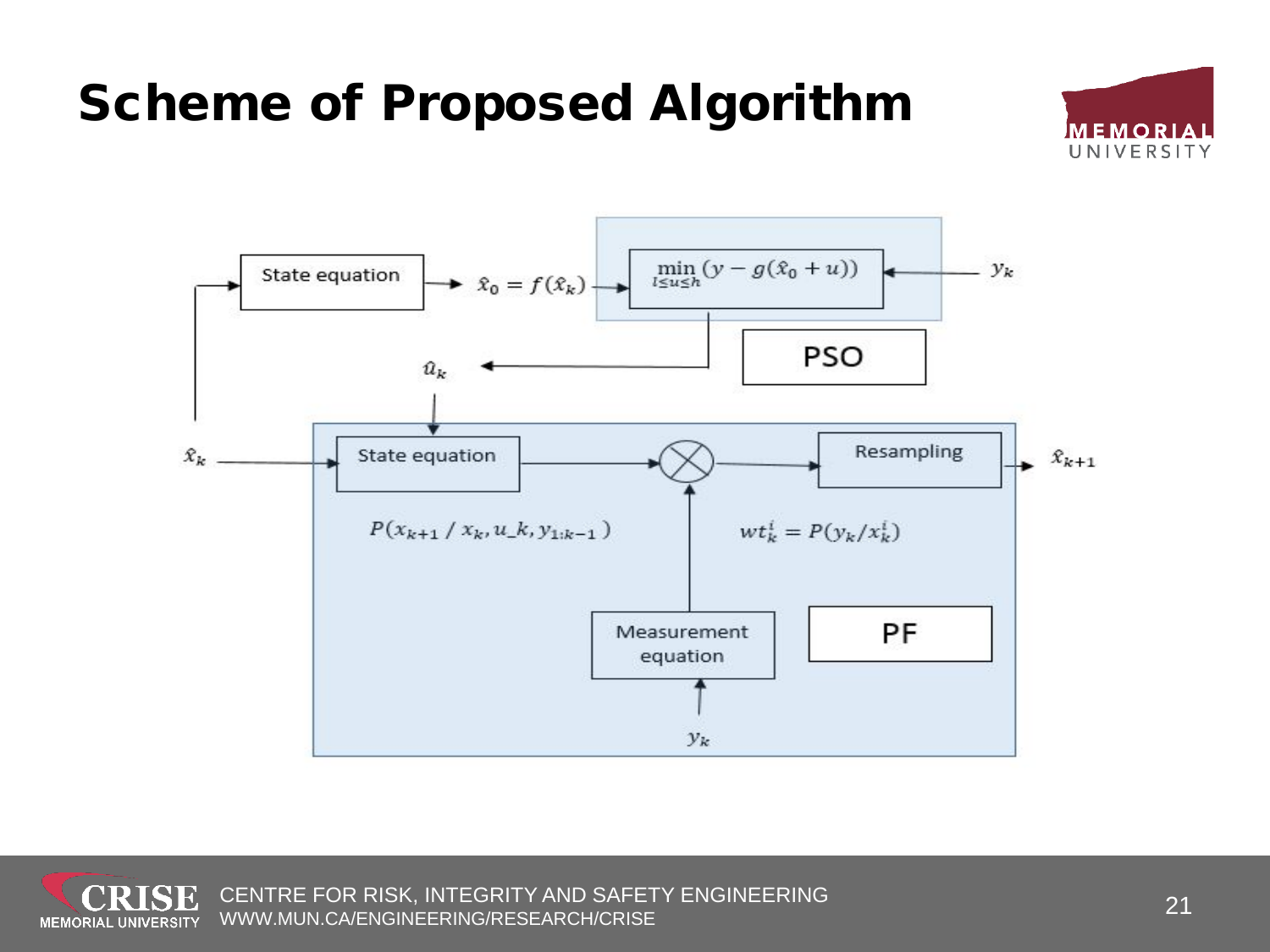#### Numerical Example



• **We demonstrate our methodology for a simple nonlinear system as follows**

$$
x_{k+1} = 0.5x_k + \frac{25x_k}{1 + x_k^2} + u_k + w_k
$$

$$
y_k = \frac{x_k^2}{20} + v_k
$$

- **Different sizes of step inputs are combined in u.**
- **Simulation carried out with two values of noise variance (0.1 as low and 1 as high).**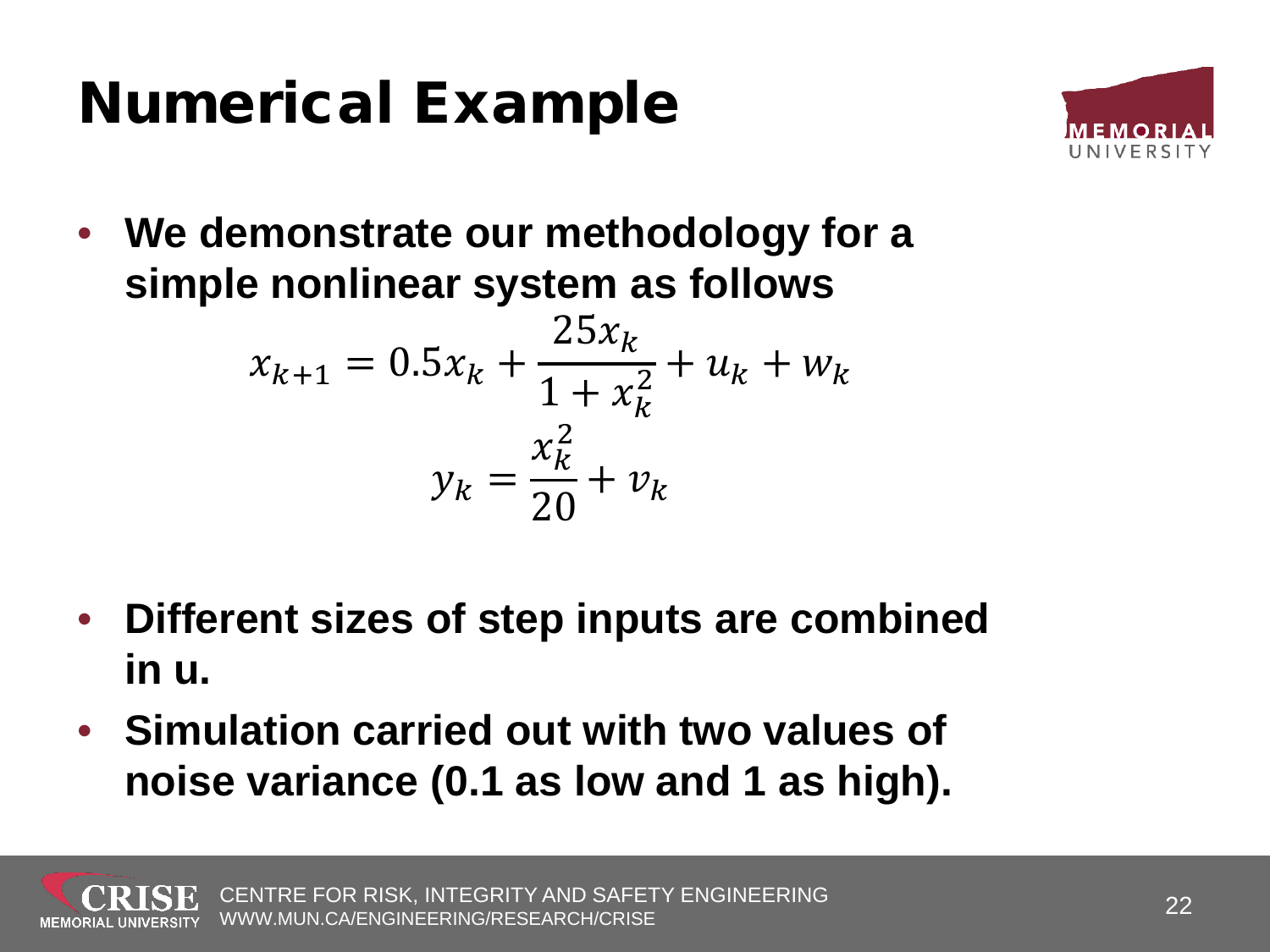

• **State estimation for low noise**



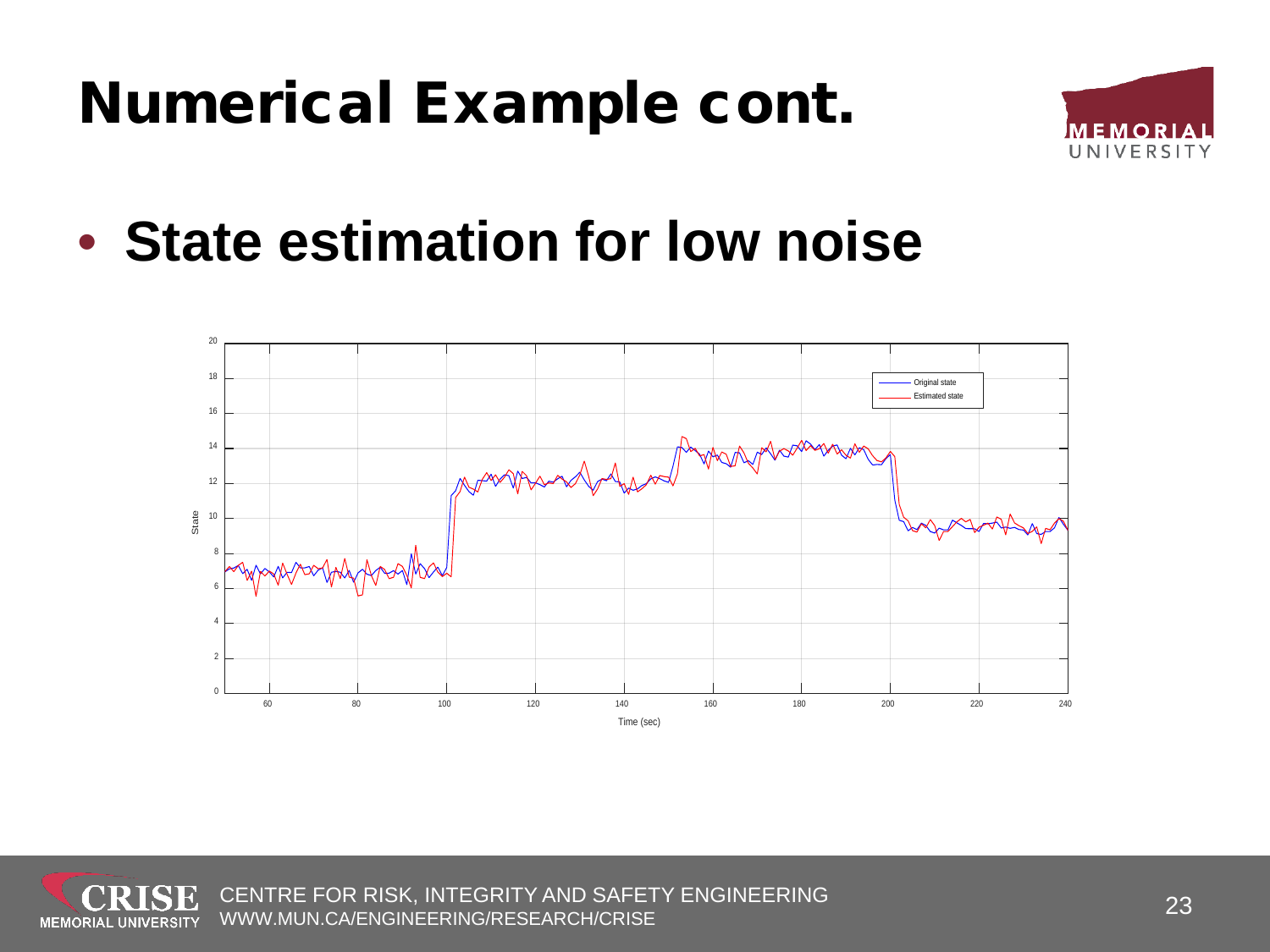

• **Input estimation for low noise**



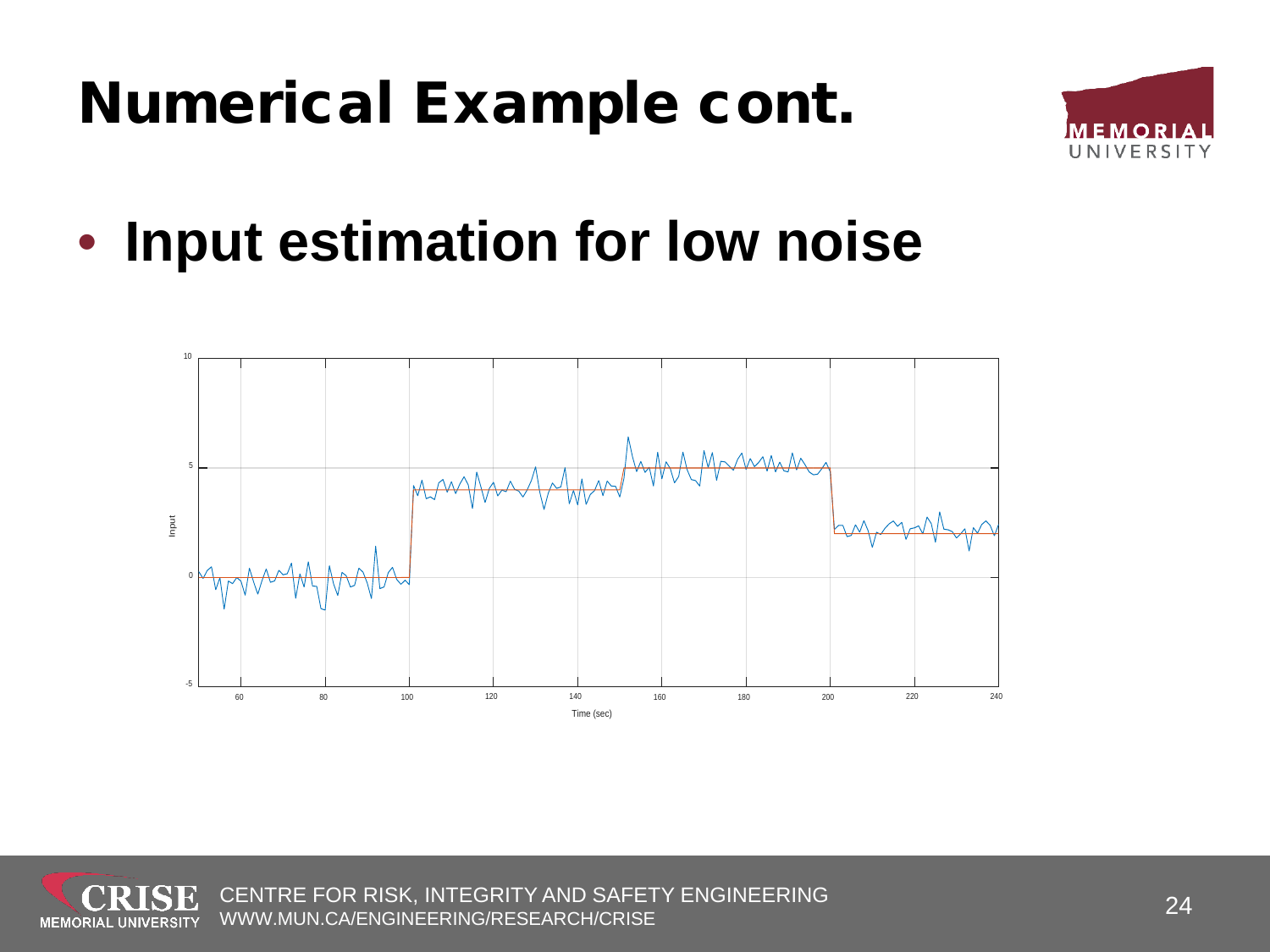

• **State estimation high noise**



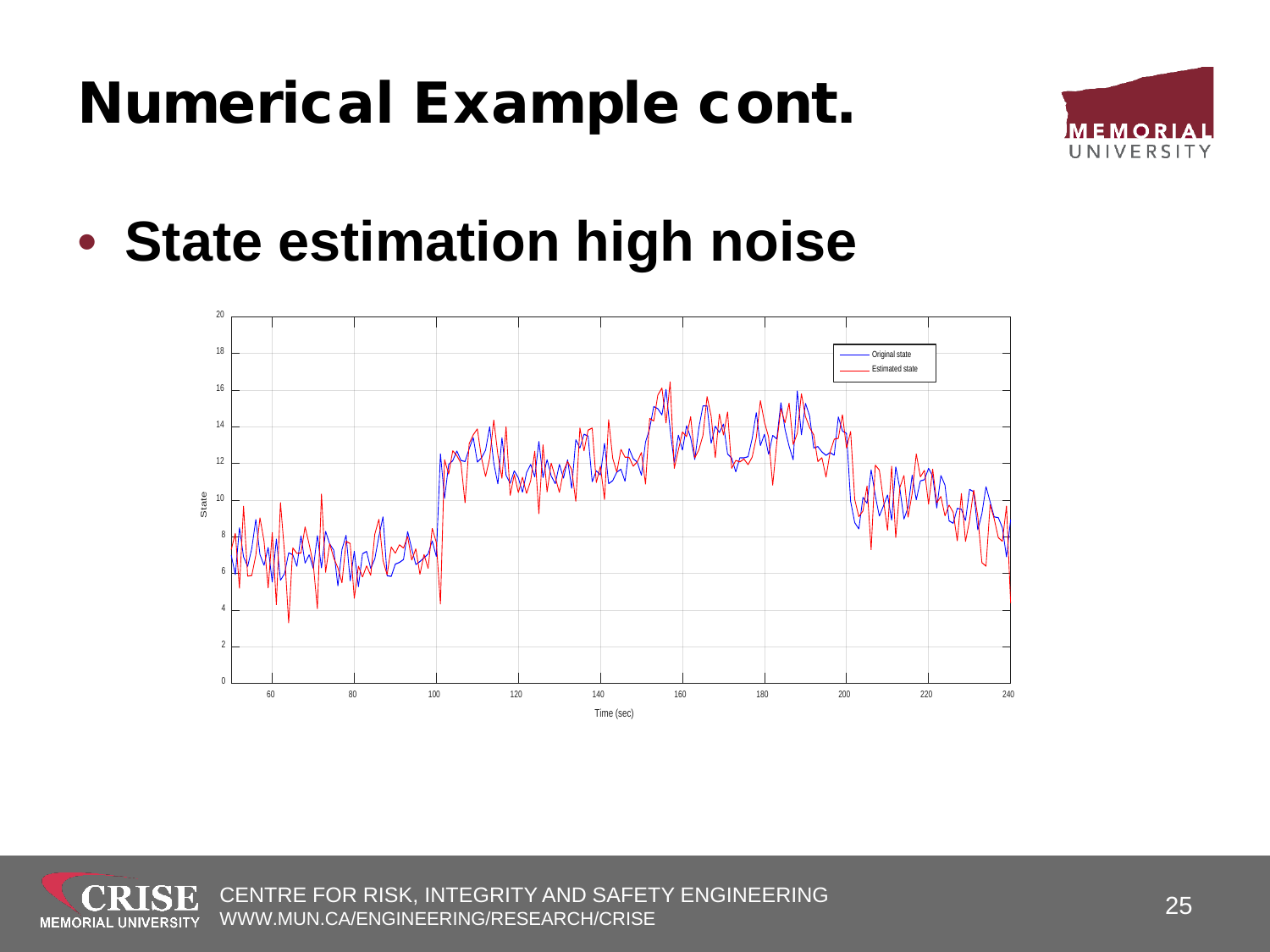

• **Input estimation high noise**

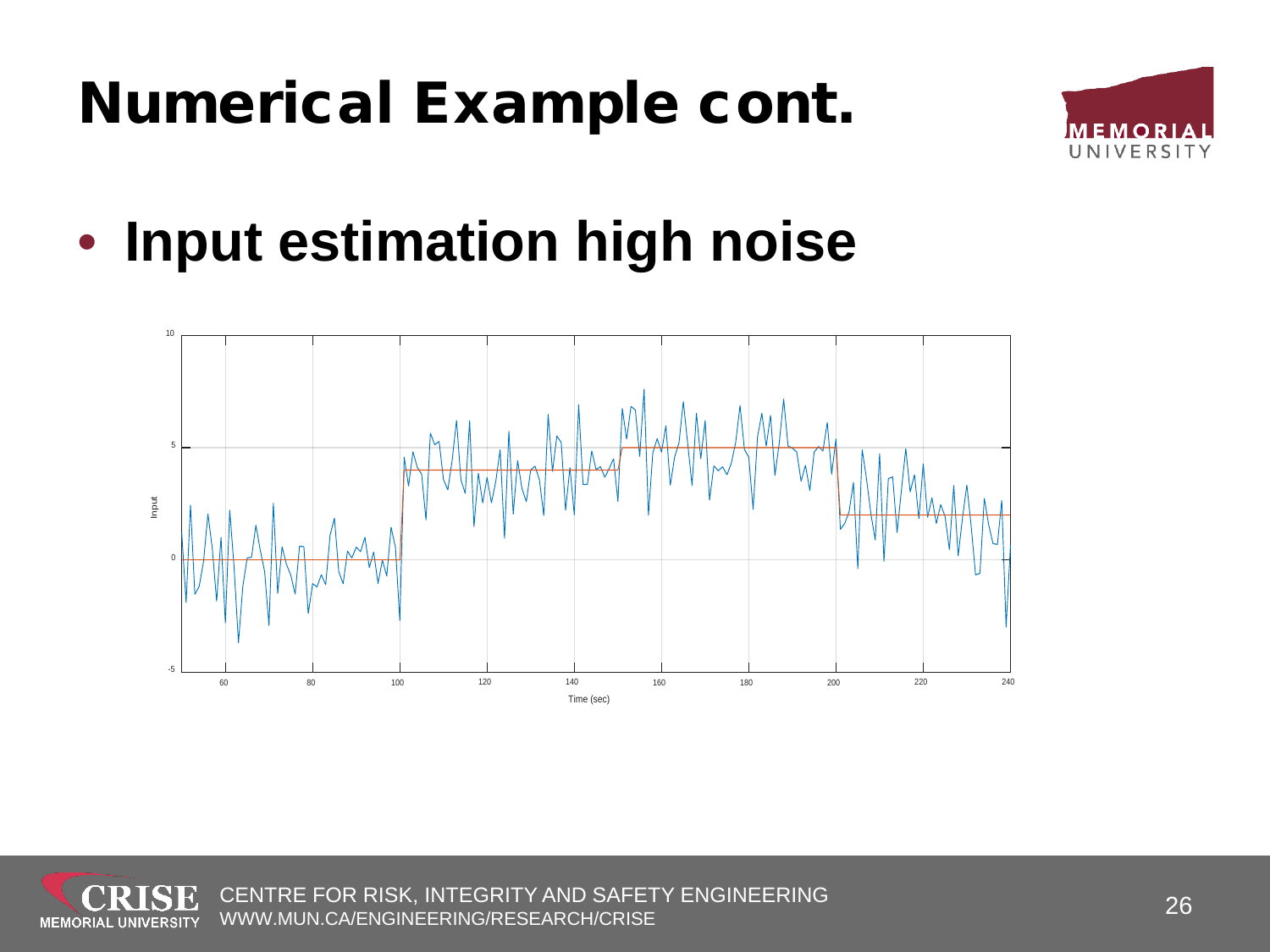#### Future work



- **Improvement of previously warning protocol [5] for unknown input.**
- **Used for kick detection in managed pressure drilling.**
- **Used for dynamic positioning of ship in harsh environment.**

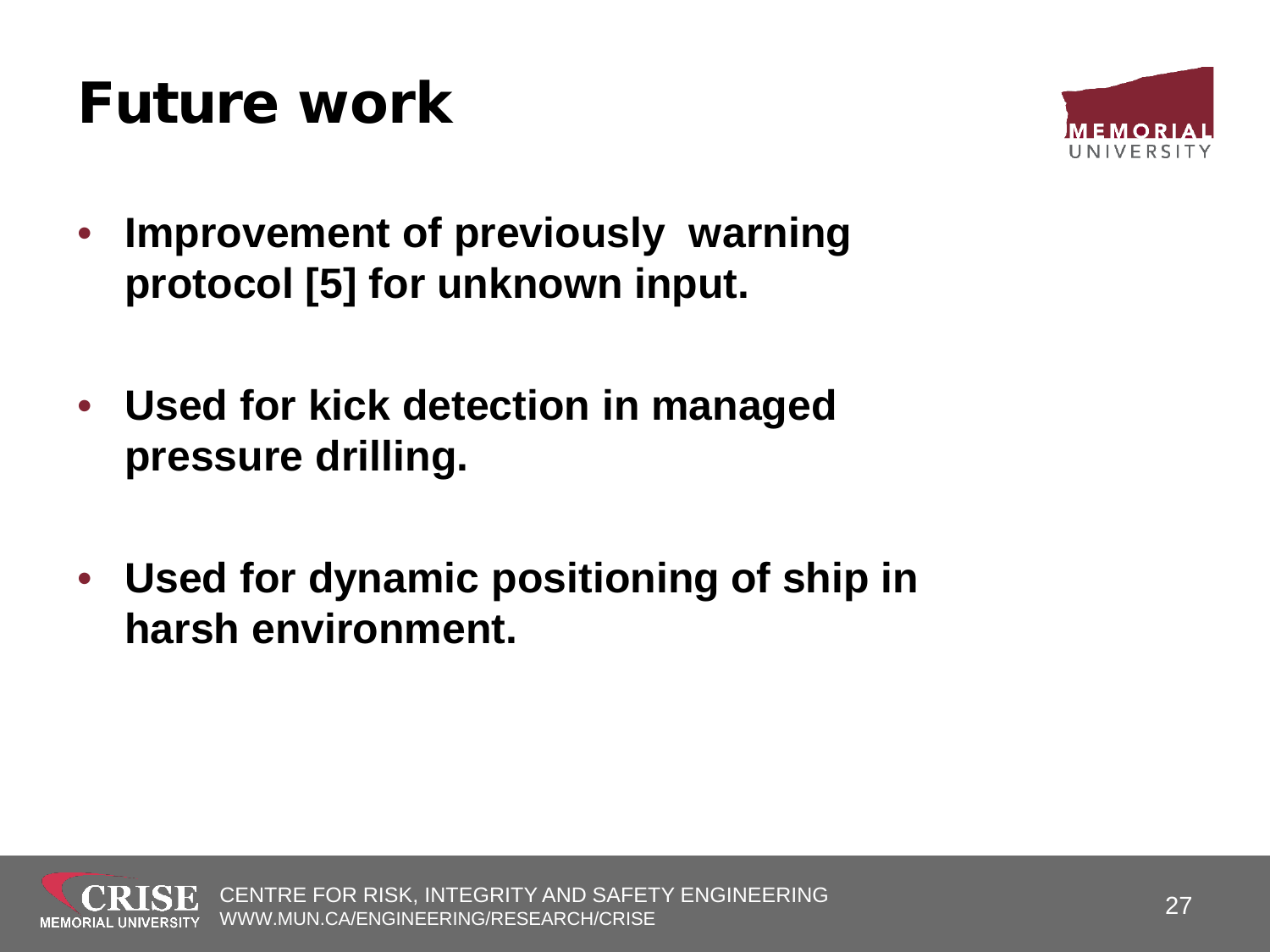#### Conclusion



- **Results show good estimation for lower noises.**
- **For higher noises estimation is not as good for small changes.**
- **Performance can be further improved with the tuning parameter of PSO in expense of higher computational complexity.**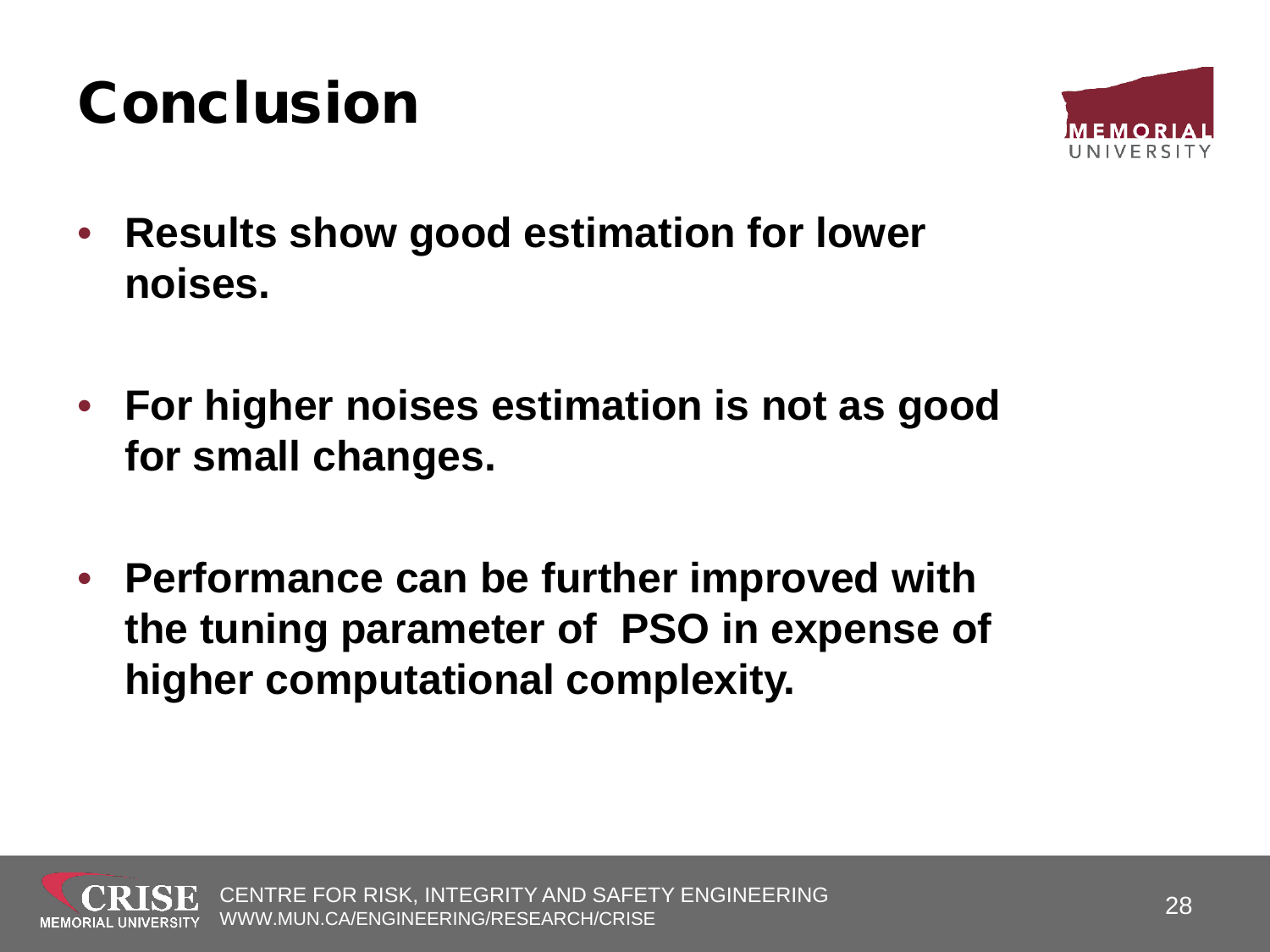#### References



- **[1]** Imtiaz, Syed A., et al. "Estimation of states of nonlinear systems using a particle filter." *Industrial Technology, 2006. ICIT 2006. IEEE International Conference on*. IEEE, 2006.
- **[2]** Gillijns, Steven, and Bart De Moor. "Unbiased minimum-variance input and state estimation for linear discrete-time systems." *Automatica* 43.1 (2007): 111-116.
- **[3]** Fang, Huazhen, and Raymond A. de Callafon. "Nonlinear simultaneous input and state estimation with application to flow field estimation." *2011 50th IEEE Conference on Decision and Control and European Control Conference*. IEEE, 2011.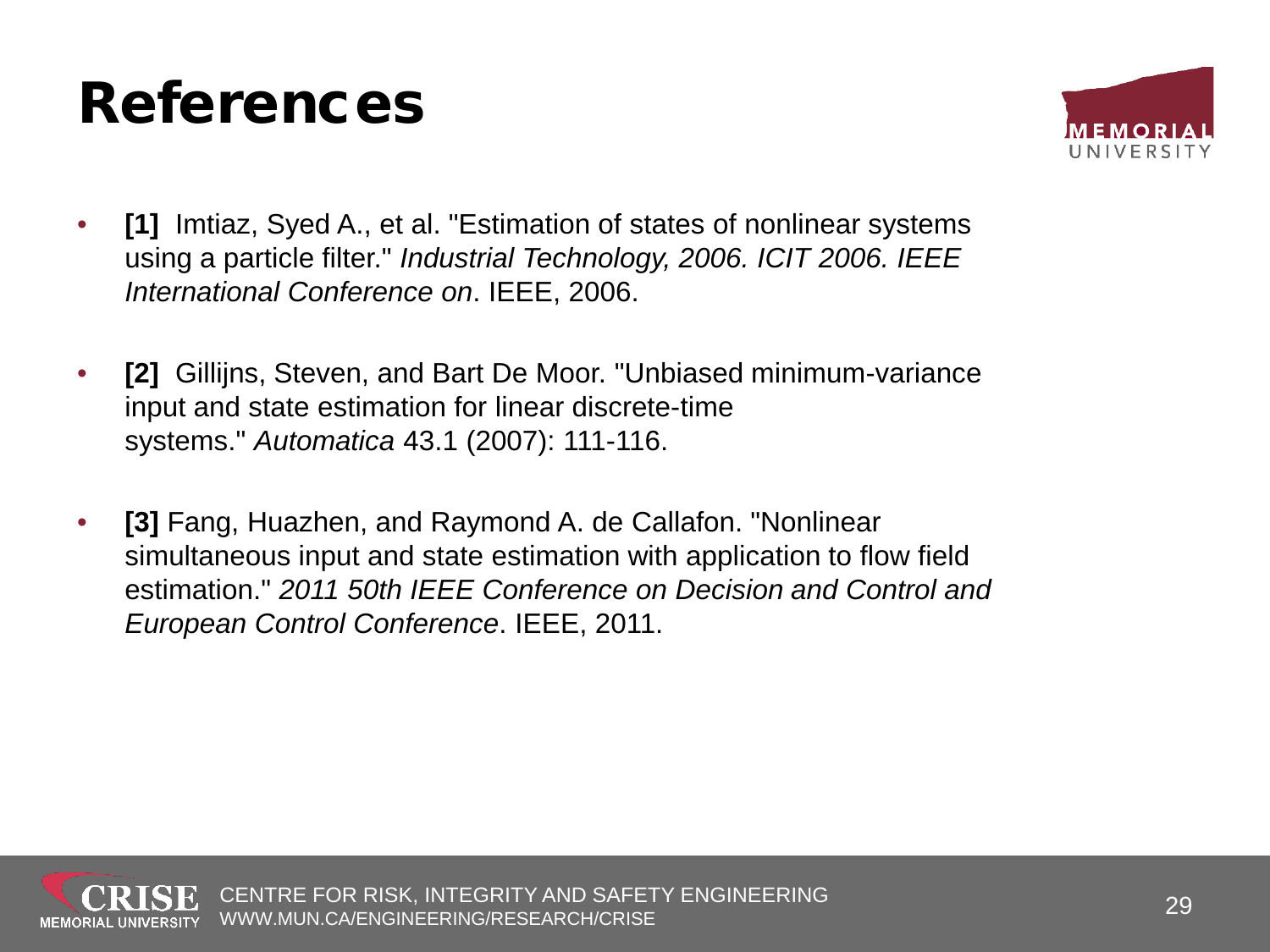#### References



- **[4]** Eberhart, Russ C., and James Kennedy. "A new optimizer using particle swarm theory." *Proceedings of the sixth international symposium on micro machine and human science*. Vol. 1. 1995
- **[5 ]** Montazeri-Gh, M., S. Jafari, and M. Nasiri. "Application of Particle Swarm Optimization in Gain Tuning of Integrated Flight and Propulsion Control."*International Journal of Aerospace Sciences* 2.3 (2013): 55-70.
- **[6]** Khan, Mohammad Aminul Islam, Syed Ahmad Imtiaz, and Faisal Khan. "Early Warning System for Chemical Processes with Time Delay and Limited Actuator Capacity." *Industrial & Engineering Chemistry Research* 53.12 (2014): 4763-4772.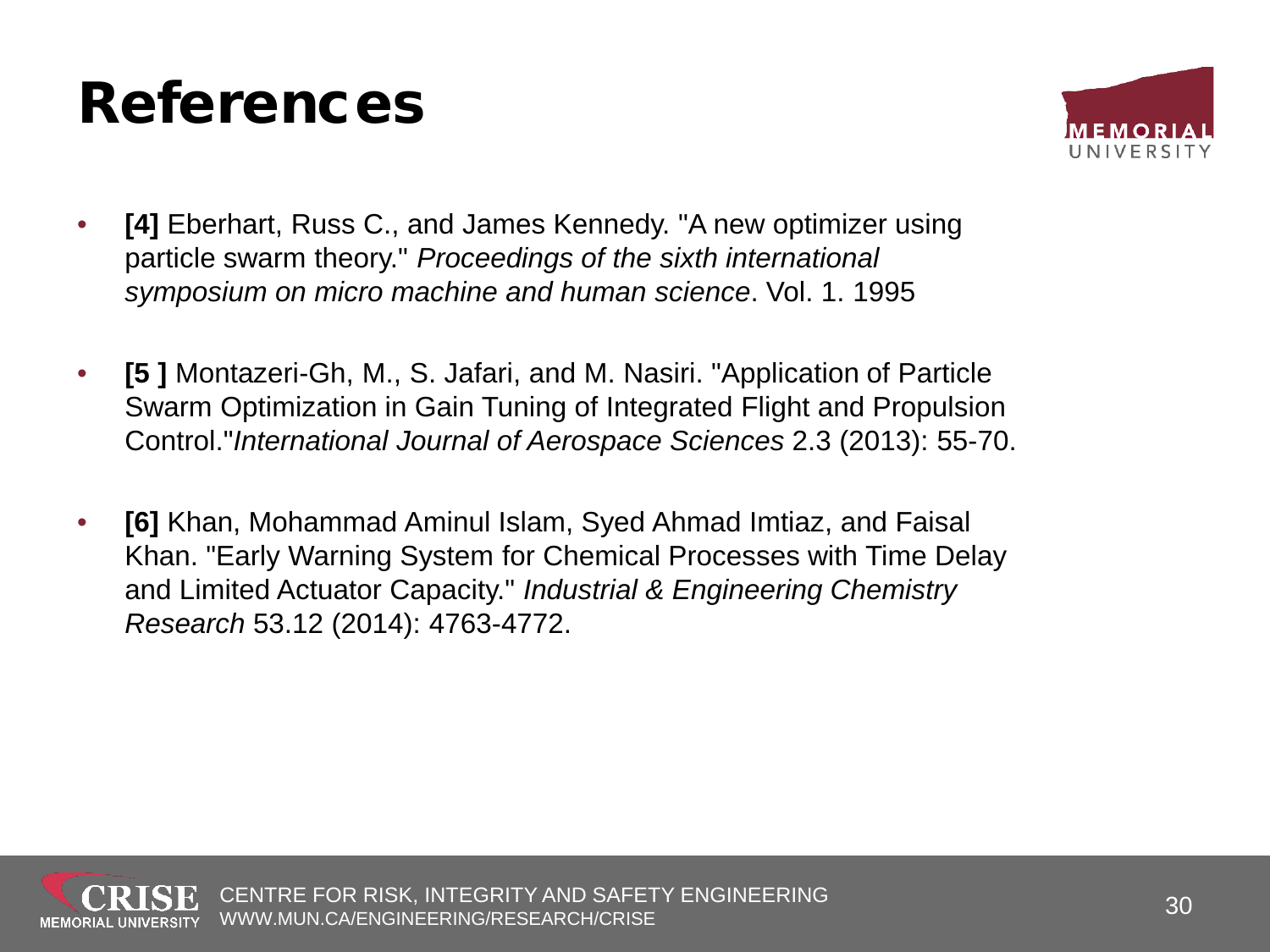

#### **Acknowledgement**

#### **Supervisors: Dr. Syed Imtiaz ,Dr. Faisal Khan**

**NSERC for financial support.**

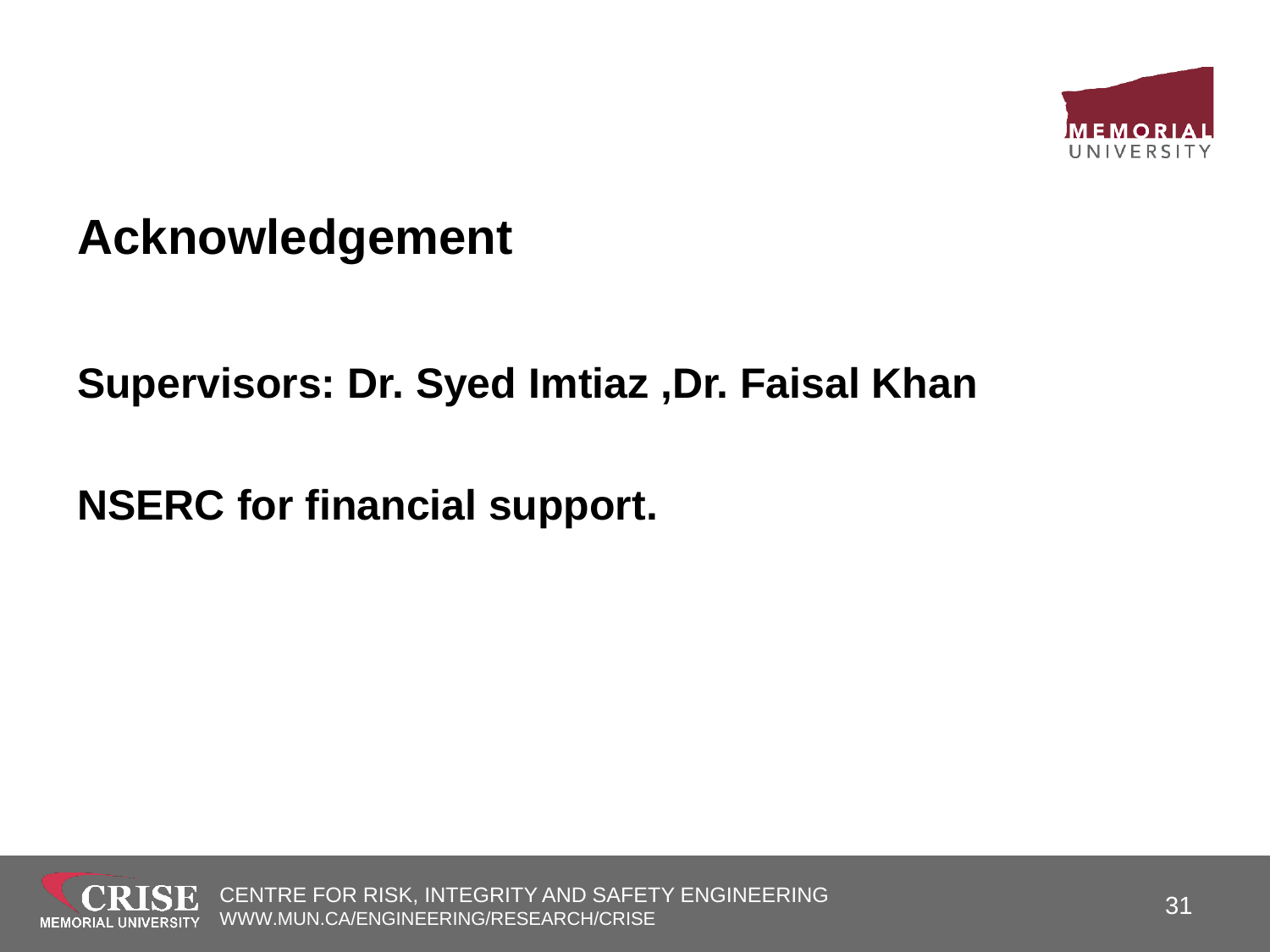

# **Thank You**